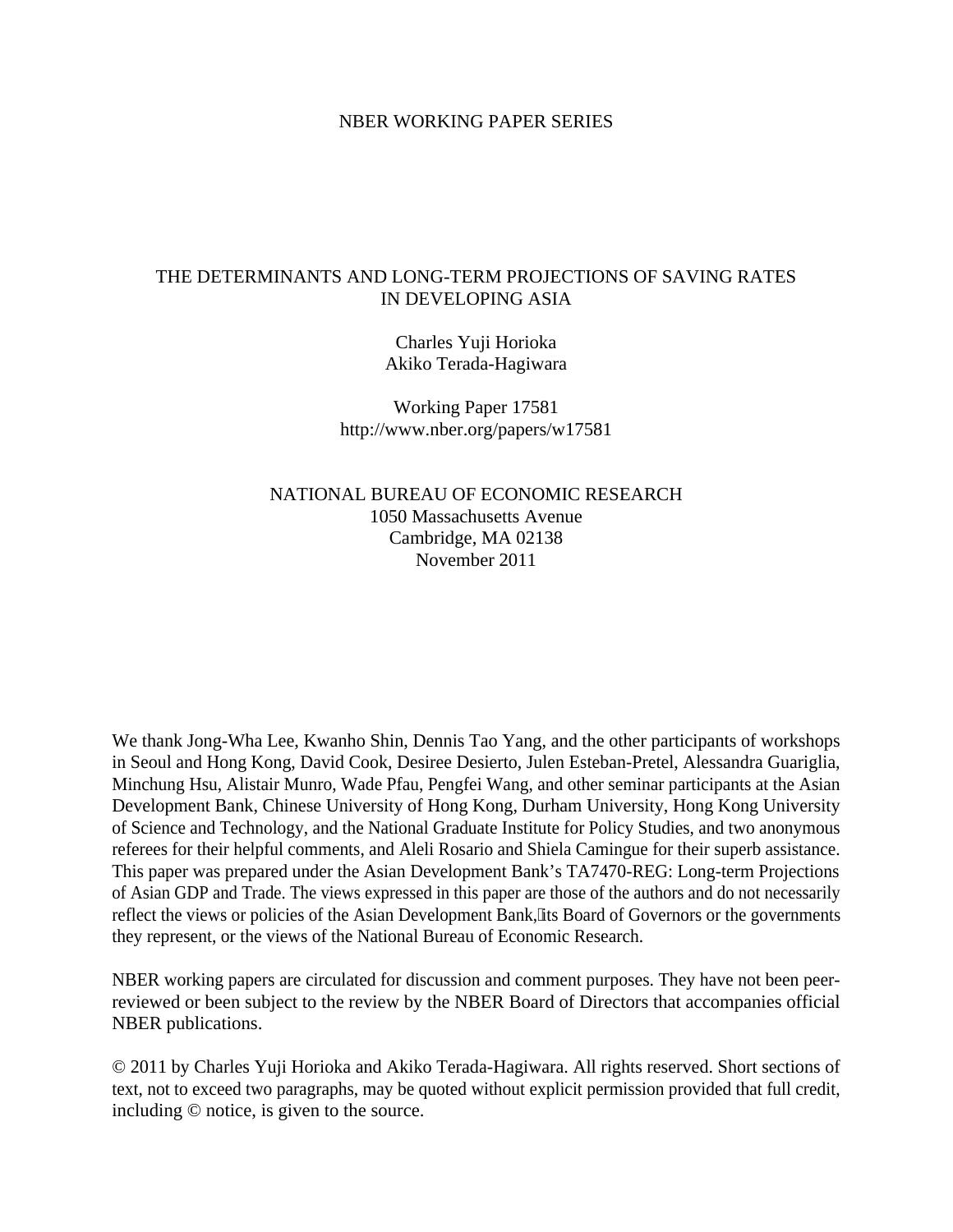The Determinants and Long-term Projections of Saving Rates in Developing Asia Charles Yuji Horioka and Akiko Terada-Hagiwara NBER Working Paper No. 17581 November 2011 JEL No. D91,E21,G10,J11

# **ABSTRACT**

In this paper, we present data on trends over time in domestic saving rates in twelve economies in developing Asia during the 1966-2007 period and analyze the determinants of these trends. We find that domestic saving rates in developing Asia have, in general, been high and rising but that there have been substantial differences from economy to economy and that the main determinants of these trends appear to have been the age structure of the population (especially the aged dependency ratio), income levels, and the level of financial sector development. We then project future trends in domestic saving rates in developing Asia for the 2011-2030 period based on our estimation results and find that the domestic saving rate in developing Asia as a whole will remain roughly constant during the next two decades despite rapid population aging in some economies in developing Asia because population aging will occur much later in other economies and because the negative impact of population aging on the domestic saving rate will be largely offset by the positive impact of higher income levels.

Charles Yuji Horioka Institute of Social and Economic Research Osaka University 6-1 Mihogaoka, Ibaraki-shi Osaka-fu 567-0047 JAPAN and NBER horioka@iser.osaka-u.ac.jp

Akiko Terada-Hagiwara Asian Development Bank Manila, Philippines ahagiwara@adb.org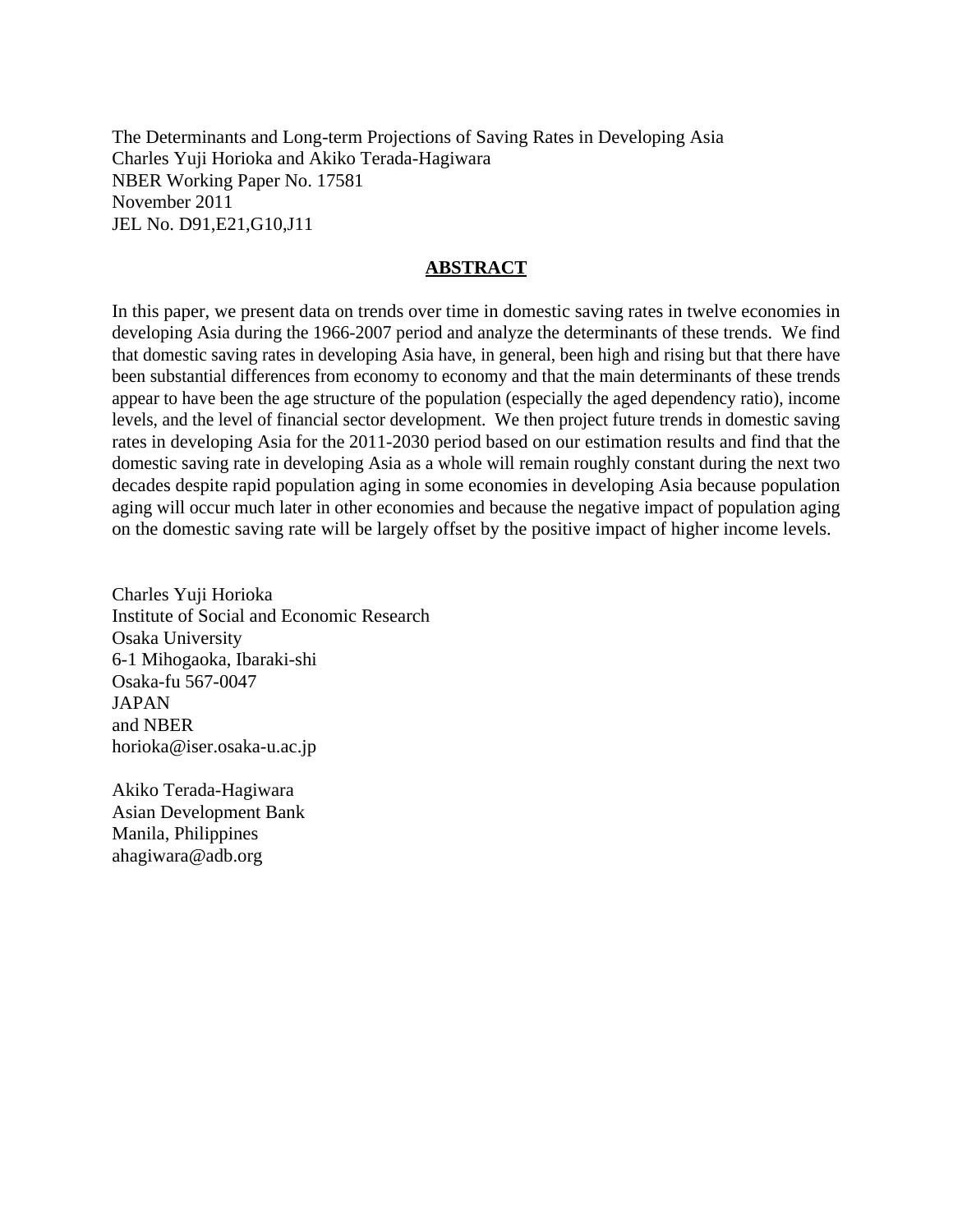### 1. Introduction

Developing Asia has been characterized by high domestic and national saving rates almost across the board in recent years, and these high saving rates have made possible high levels of domestic investment but have also led to large capital outflows (current account surpluses) (see, for example, the data presented in Park and Shin (2009)). To put it another way, the developing economies of Asia have oversaved and underinvested, leading to large current account imbalances (surpluses), as asserted by Bernanke (2005) and others.

The purpose of this paper is to present data on trends over time in domestic saving rates in twelve economies in developing Asia during the 1966-2007 period, to analyze the determinants of those trends, and to project trends in domestic saving rates in these same economies during the next twenty years (2011-2030 period) based on the estimation results. The twelve economies included in our analysis are the People's Republic of China (PRC); Hong Kong, China; India; Indonesia; Republic of Korea (hereafter Korea); Malaysia; Pakistan; Philippines; Singapore; Taipei,China; Thailand, and Viet Nam, which comprise 95 percent of the GDP of developing Asia. This paper contributes to the literature in several respects. First, it presents and compares data on both nominal and real domestic saving rates, even though few past studies have looked at real rates despite their importance. Second, it examines the nonlinear impact of financial sector development on the saving rate, which is particularly relevant for our sample of countries. Finally, it generates long-term projections based on the estimation results.

This paper is organized as follows: In section 2, we present our estimation model of the determinants of domestic saving rates; in section 3, we discuss past trends in domestic saving rates and in the determinants thereof in developing Asia; in section 4, we present our empirical results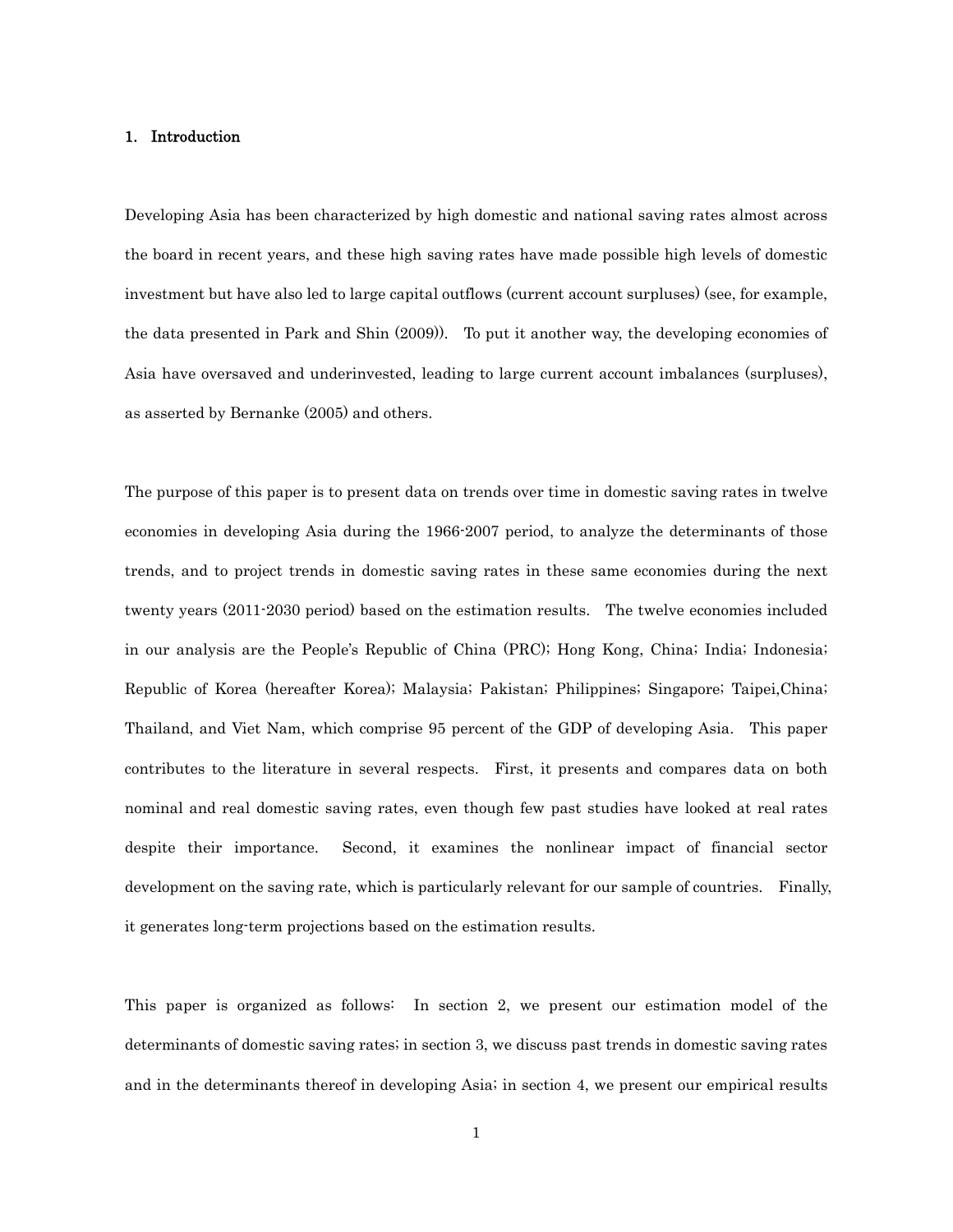concerning the determinants of domestic saving rates in developing Asia; in section 5, we discuss our future projections of domestic saving rates in developing Asia; and section 6 concludes.

To summarize the main findings of this paper, we find that domestic saving rates in developing Asia have, in general, been high and rising but that there have been substantial differences from economy to economy, that the main determinants of the domestic saving rate in developing Asia during the 1960-2007 period appear to have been the age structure of the population (especially the aged dependency ratio), income levels, and the level of financial sector development, and moreover, that the direction of impact of each factor has been more or less as expected. We also find that the domestic saving rate in developing Asia as a whole will remain roughly constant during the next two decades because the negative impact of population aging thereon will be roughly offset by the positive impact of higher income levels thereon but that there will be substantial variation from economy to economy, with the rapidly aging economies showing a sharp downturn in their domestic saving rates by 2030 because the negative impact of population aging thereon will dominate the positive impact of higher income levels thereon and the less rapidly aging economies showing rising domestic saving rates, at least until 2020, because the positive impact of higher income levels thereon will dominate the negative impact of population aging thereon.

### 2. Estimation Model of the Determinants of Domestic Saving Rates

In this section, we discuss the estimation model we will use in our econometric analysis of the determinants of domestic saving rates in developing Asia. There have been many previous empirical analyses of the determinants of saving rates using cross-section or panel cross-country data or time series data for individual countries, among them Modigliani (1970), Feldstein (1977, 1980), Modigliani and Sterling (1983), Horioka (1989), Edwards (1996), Dayal-Ghulati and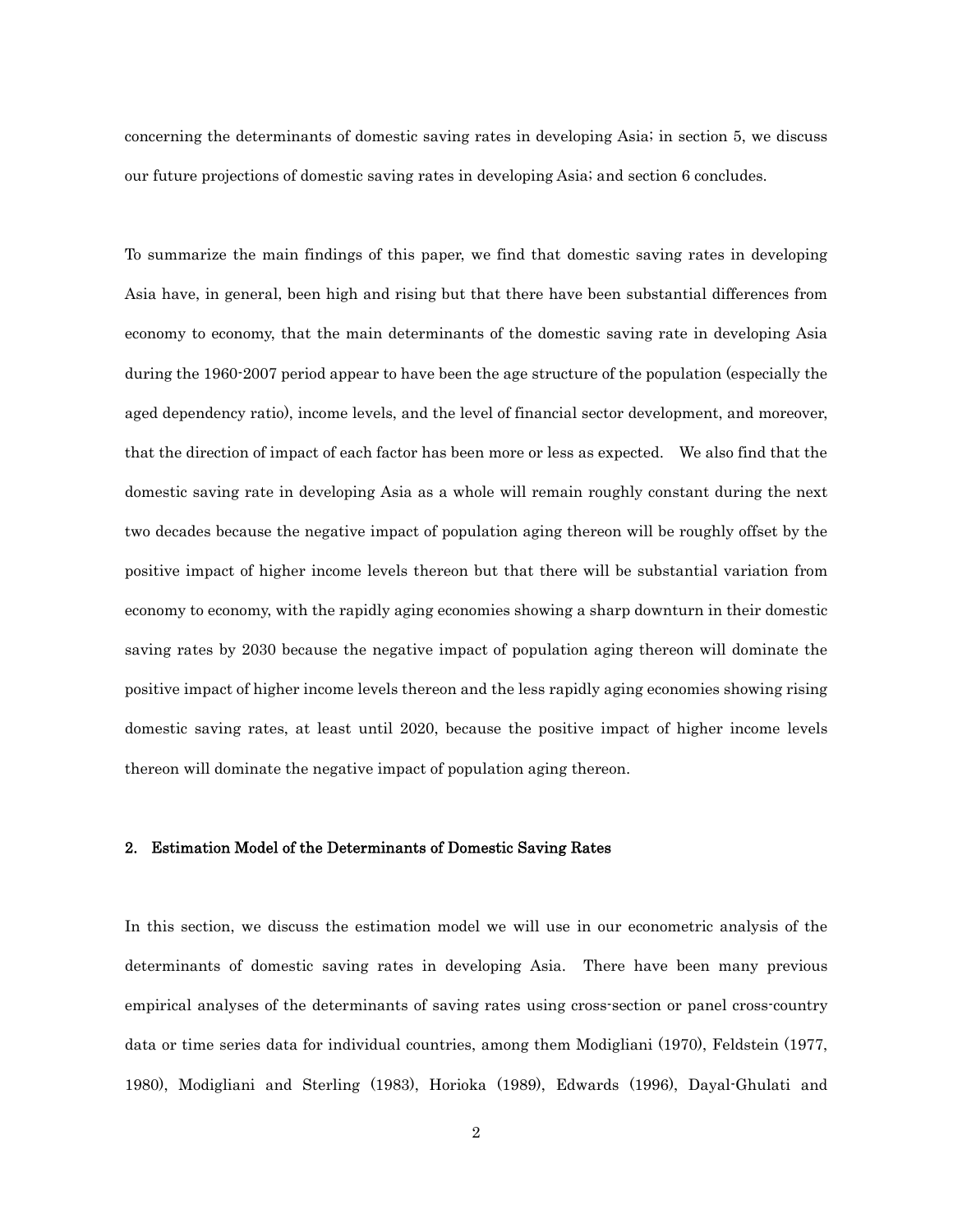Thimann (1997), Bailliu and Reisen (1998), Higgins (1998), Loayza, et al. (2000), Chinn and Prasad (2003), Luhrman (2003), International Monetary Fund (2005), Bosworth and Chodorow-Reich (2007), Kim and Lee (2008), Park and Shin (2009), Horioka and Yin (2010), and Hung and Qian (2010), and a smaller number of studies that conduct similar analyses of the determinants of current account balances, among them Chinn and Ito (2007, 2008) and Ito and Chinn (2009). The present study is based most closely on Higgins (1998), Bosworth and Chodorow-Reich (2007), and Park and Shin (2009).

These studies suggest an important role for demographic variables based on the life cycle model. Looking first at the impact of the age structure of the population, since the aged typically finance their living expenses by drawing down their previously accumulated savings, the aged dependency ratio (the ratio of the aged population to the working-age population) should have a negative impact on the saving rate, and similarly, since children typically consume without earning income, the youth dependency ratio (the ratio of children to the working-age population) should also have a negative impact on the saving rate. Moreover, a higher youth dependency ratio means more children to provide care and financial assistance during old age and less need to save on one's own for old age, and hence the youth dependency ratio could have a negative impact on the saving rate for this reason as well. Park and Shin (2009) and most other studies find that the aged dependency ratio and the youth dependency ratio both decrease the saving rate, as expected.

A high growth rate of real GDP is another important factor, creating a virtuous cycle in which rapid income growth makes it easy to save, and high saving feeds back through capital accumulation to promote further growth. Bosworth and Chodorow-Reich (2007) as well as Park and Shin (2009) find that both contemporaneous and lagged real per capita GDP growth rates increase the saving rate. Moreover, Park and Shin (2009) also find that the level of per capita income has a significant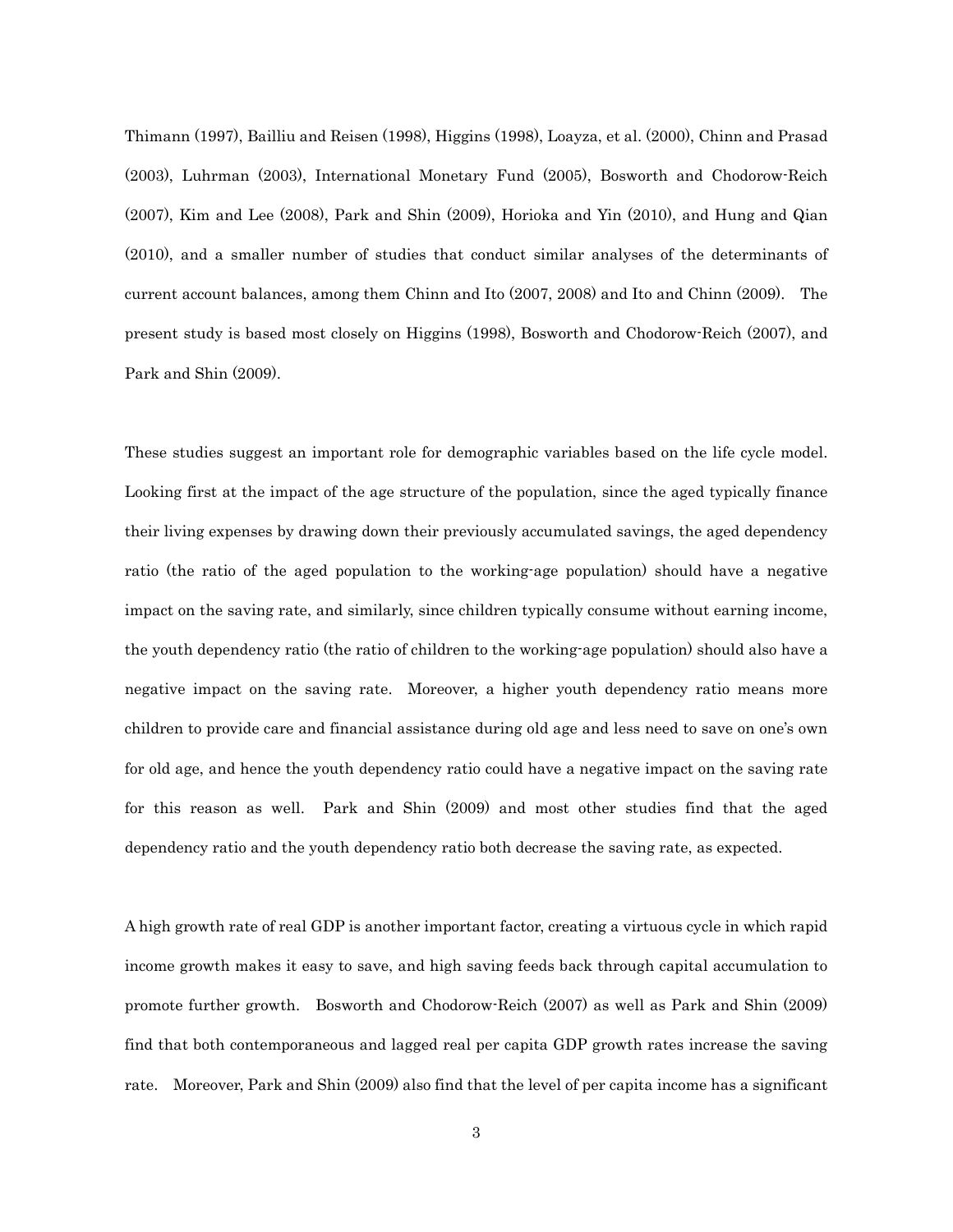nonlinear or more precisely convex relationship with the saving rate in Asia, but Bosworth and Chodorow-Reich (2007) do not find a significant effect.

Aside from demographic and GDP-related variables, financial sector development is also considered to be a crucial determinant of saving rates, but the direction of its impact is ambiguous theoretically as well as empirically. Wang, Xu, and Xu's (2011) theoretical analysis of the impact of financial sector development on the saving rate finds that, if both households and firms are subject to financial friction and if the financial sector development occurs first in the corporate sector and then spreads to the household sector (a likely scenario), then financial sector development will have a hump-shaped impact on the saving rate, initially increasing the saving rate by increasing firms' ability to borrow and invest but then reducing the saving rate by weakening the precautionary saving incentives of households. Turning to empirical studies, Loayza, et al. (2000) as well as Horioka and Yin (2010) find that financial sector development has a negative impact on the saving rate, Park and Shin (2009) find that its impact is insignificant, and Wang, Xu, and Xu (2011) find a hump-shaped relationship. By contrast, anecdotal evidence suggests that relaxing financial constraints by increasing the availability of saving instruments and accessibility to banks may promote *higher* saving, as argued by Chinn and Prasad (2003) and Jha, et al. (2009). Thus, both the theoretical and empirical literature suggests the possibility of a nonlinear relationship between financial sector development and the saving rate, and this paper investigates this possibility.

Finally, the real interest rate should, in theory, have an impact on the saving rate although the direction of its impact is theoretically ambiguous.

Thus, the reduced form estimating equation we will estimate is as follows: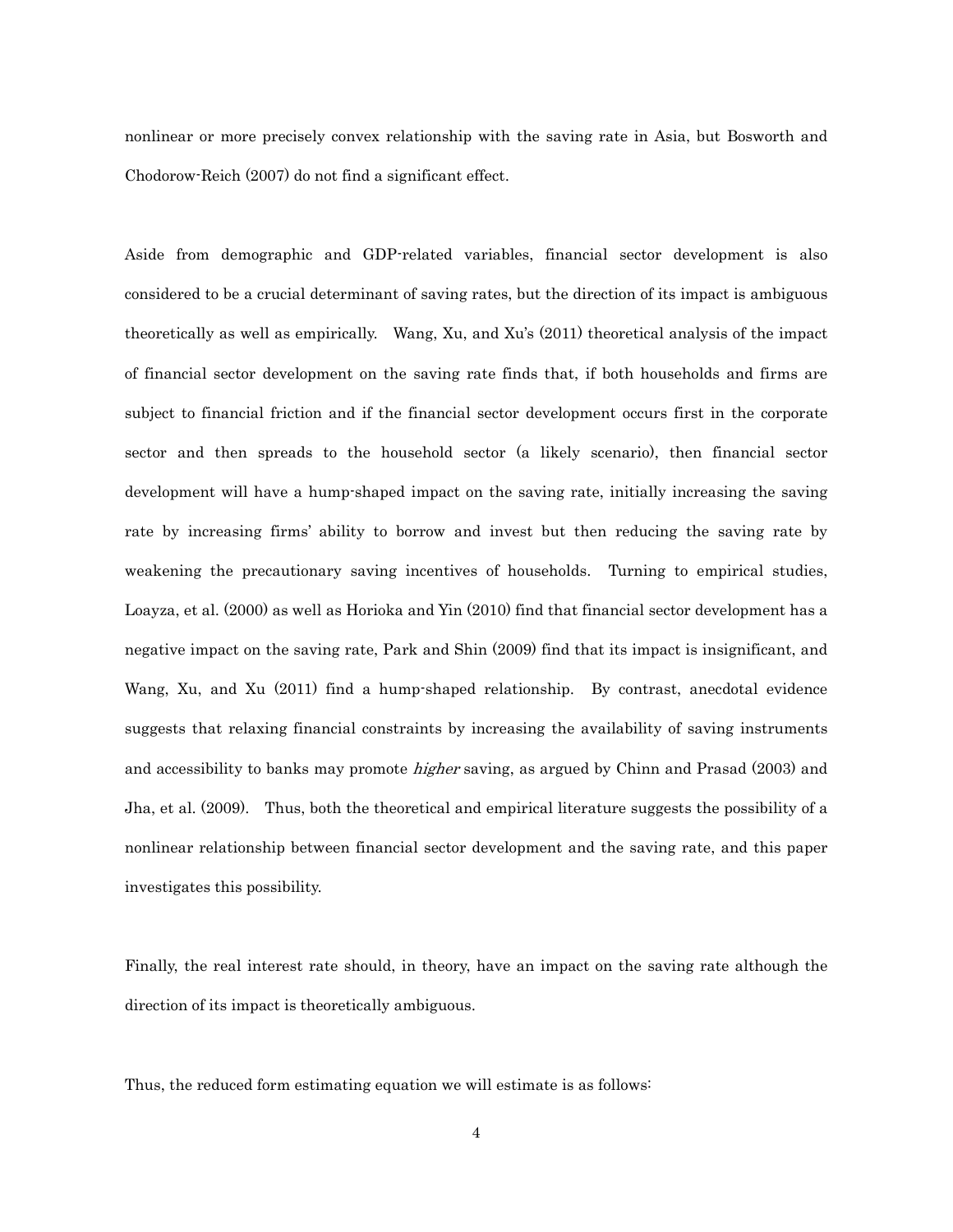$\beta_{6}$  \* CREDITSQ<sub>i,t</sub></sub> +  $\beta_{7}$  \*  $X_{i,t}$  +  $u_{i,t}$  $SR_{i,t} = \beta_{0,i} + \beta_1 * AGE_{i,t} + \beta_2 * DEP_{i,t} + \beta_3 * LNGDP_{i,t} + \beta_4 * LNGDPSQ_{i,t} + \beta_5 * CREDIT_{i,t} +$ 

where  $i = 1, ... 12$  (1 = PRC, 2 = Hong Kong, China, 3 = Indonesia, 4 = India, 5 = Korea, 6 = Malaysia,  $7 =$  Pakistan,  $8 =$  Philippines,  $9 =$  Singapore,  $10 =$  Thailand,  $11 =$  Taipei, China, and  $12 =$ Viet Nam); and  $t = 1, ... 8$  (1 = 1966-70, 2 = 1971-75, 3 = 1976-80, 4 = 1981-85, 5 = 1986-1990, 6 = 1991-1995,  $7 = 1996-2000$ , and  $8 = 2001-2007$ .

 $SR_{i,t}$  represents the real domestic saving rate in country i at time t;  $AGE_{i,t}$  is the aged dependency ratio (the ratio of the population aged 65 or older to the population aged 15-64); *DEPi*,*<sup>t</sup>* is a youth dependency ratio (the ratio of the population aged 14 or younger to the population aged 15-64); *LNGDP*<sub>*i,t*</sub> is the log of per capita real GDP; *LNGDPS* $Q_{i,t}$  is the square of *LNGDP*<sub>*i,t*</sub>, *CREDIT<sub>i,t</sub>* is the ratio of private credit from deposit money banks and other financial institutions to GDP; *CREDITSQ<sub>i,t</sub>* is the square of *CREDIT<sub>i,t</sub>*, and  $X_{i,t}$  is a vector of the other explanatory variables included in the estimation model.  $\beta_{0,i}$  is a constant plus country fixed effects when a fixed effects model is estimated. In addition, in some variants, we include  $CHGDP<sub>i,t</sub>$ , the growth rate of real per capita GDP and/or  $RINT_{i,t}$ , the real interest rate.

In addition, we also try using one-period lags of variables relating to  $LNGDP_{i,t}$ ,  $CREDIT_{i,t}$ , and *CHGDP<sub>i,t</sub>* in lieu of contemporaneous values because these variables are endogenous and thus using lagged values thereof would alleviate simultaneity bias.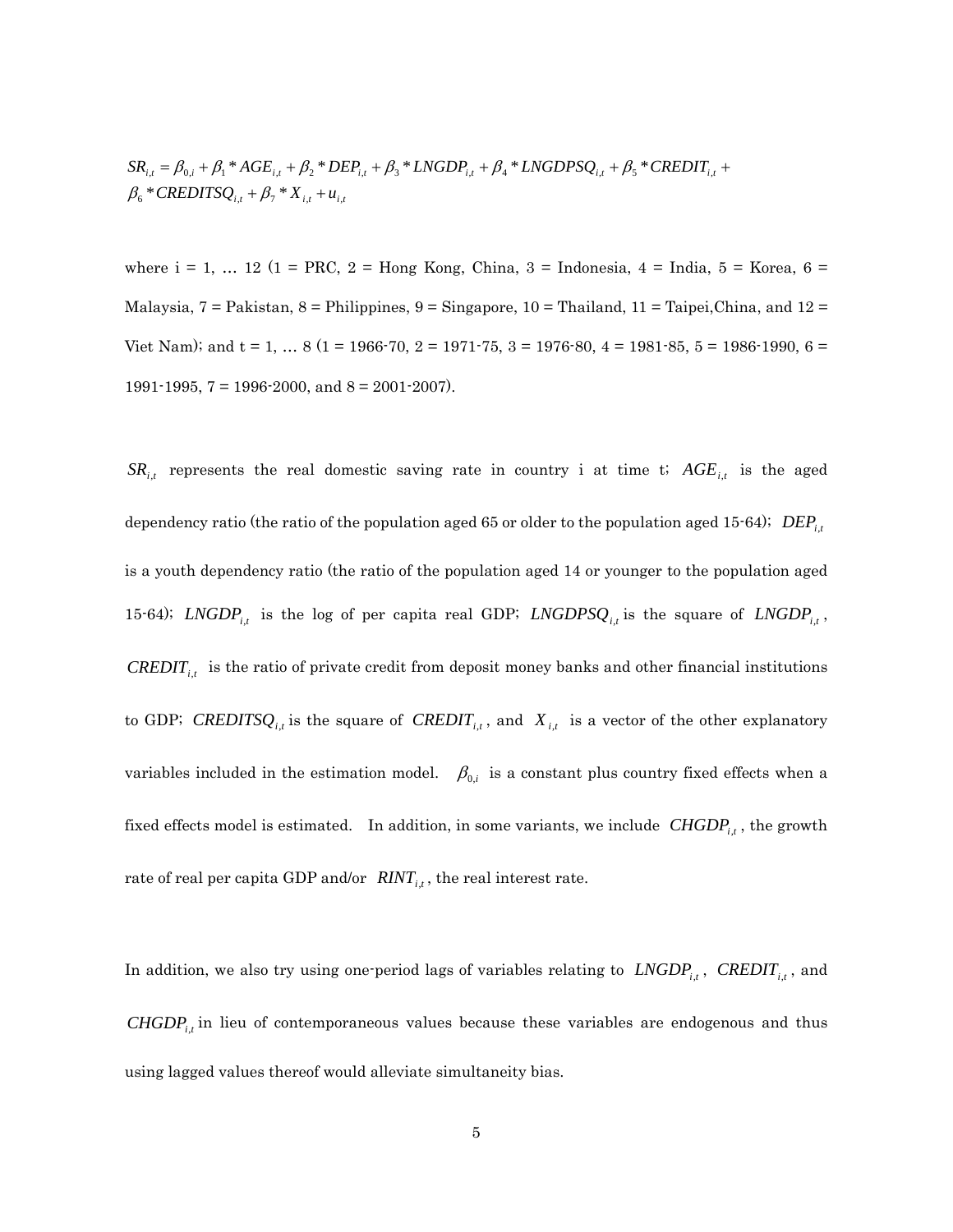### 3. Past Trends in Domestic Saving Rates in Developing Asia

In this section, we discuss past trends in the domestic saving rate and in the determinants thereof in the twelve developing Asian economies in our sample. First, in Table 1 and Figure 1, we present data on past trends in both the nominal as well as real domestic saving rates for each of the twelve developing Asian economies in our sample as well as for these twelve countries as a whole (weighted by real GDP) for each five-year subperiod during the 1966-2001 and for the most recent period, which includes the years from 2001 to 2007.

Nominal domestic saving rates are computed as the ratio of gross domestic saving in current local currency units to gross domestic product in current local currency units and are taken from the World Development Indicators of the World Bank, while real domestic saving rates are computed by subtracting the consumption and government shares of real GDP from 1 and are taken from the Penn World Table, version 6.3 (Heston, et al. (2009)). The nominal and real measures can show divergent trends if trends in GDP and capital goods deflators differ significantly.

As can be seen from this table and figure, there is enormous variation among the twelve economies in the sample in their domestic saving rates, with the nominal domestic saving rate ranging from 39.8 percent in Singapore (and also above 30 percent in the PRC, Malaysia, and Hong Kong, China) to 11.2 percent in Pakistan (and also below 20 percent in Viet Nam and the Philippines) during the 1966-2007 period as a whole. In fact, Viet Nam showed negative real domestic saving rates until she transitioned to a market economy in the 1990s. Korea, Taipei,China, Thailand, Indonesia, and India showed intermediate nominal domestic saving rates during this period. Nonetheless, domestic saving rates were relatively high in developing Asia as a whole relative to the rest of the world throughout the 1966-2007 period.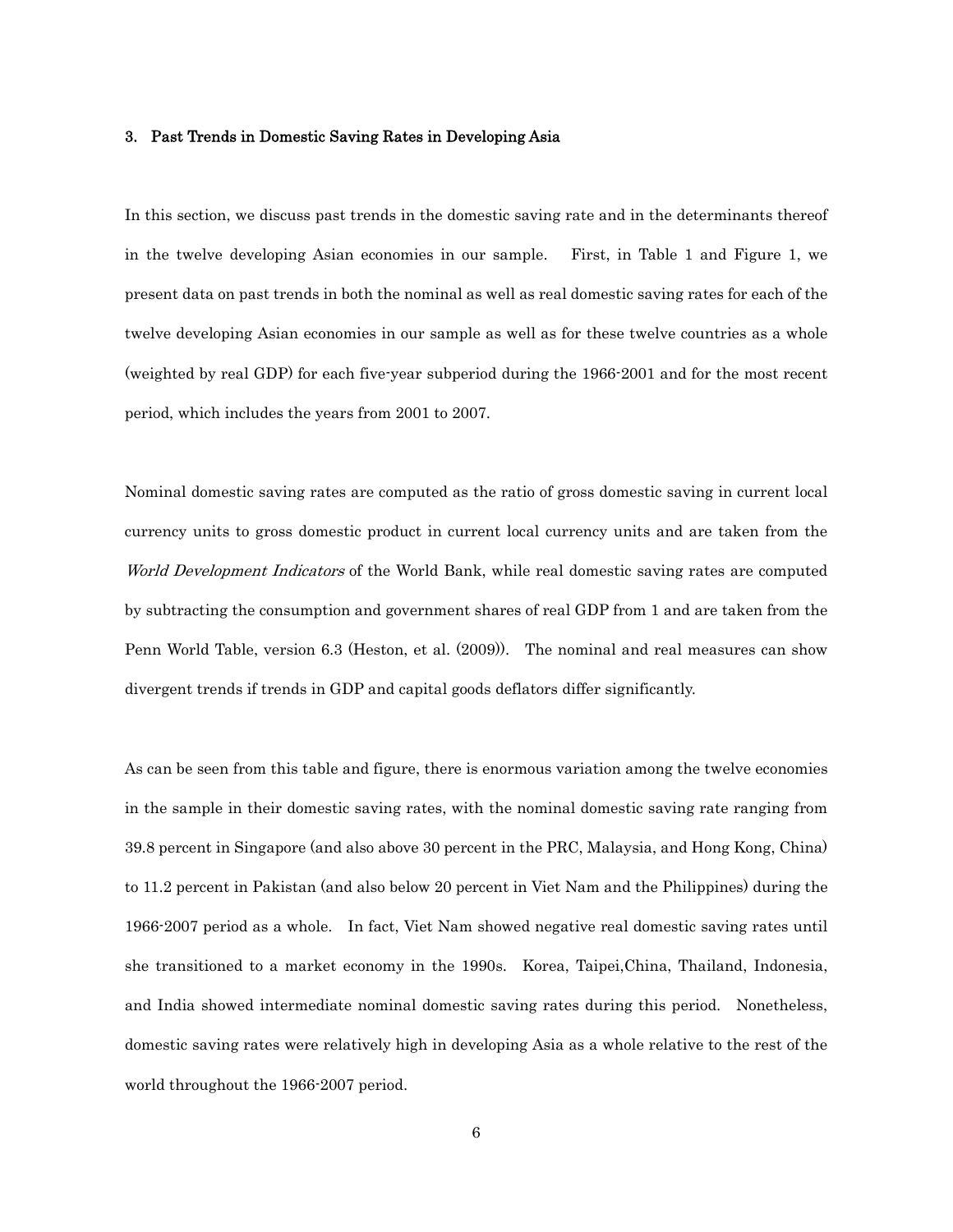| Table 1: Trends over Time in Gross Domestic Saving Rates in Developing Asia                                            |         |         |         |         |                                                 |      |           |         |         |
|------------------------------------------------------------------------------------------------------------------------|---------|---------|---------|---------|-------------------------------------------------|------|-----------|---------|---------|
| Nominal measure                                                                                                        |         |         |         |         |                                                 |      |           |         |         |
|                                                                                                                        | 1966-70 |         |         |         | 1971-75   1976-80   1981-85   1986-90   1991-95 |      | 1996-2000 | 2001-07 | Average |
| <b>PRC</b>                                                                                                             | 28.9    | 29.1    | 33.0    | 34.8    | 37.0                                            | 41.9 | 40.7      | 46.2    | 37.8    |
| Hong Kong, China                                                                                                       | 28.2    | 29.4    | 33.5    | 31.6    | 36.0                                            | 32.6 | 30.4      | 31.5    | 31.6    |
| Indonesia                                                                                                              | 14.3    | 23.9    | 30.8    | 30.1    | 31.9                                            | 32.4 | 28.1      | 29.9    | 27.8    |
| India                                                                                                                  | 15.5    | 16.7    | 18.7    | 19.4    | 21.9                                            | 23.0 | 22.4      | 29.0    | 22.2    |
| Korea, Rep. of                                                                                                         | 15.2    | 19.0    | 27.0    | 27.8    | 36.5                                            | 36.4 | 35.6      | 31.8    | 28.8    |
| Malaysia                                                                                                               | 24.3    | 24.2    | 31.1    | 28.1    | 33.3                                            | 37.8 | 45.8      | 42.6    | 33.4    |
| Pakistan                                                                                                               | 8.9     | 8.0     | 7.9     | 7.2     | 10.3                                            | 16.4 | 14.9      | 16.1    | 11.2    |
| Philippines                                                                                                            | 21.9    | 23.6    | 26.2    | 21.0    | 19.0                                            | 16.3 | 17.1      | 13.8    | 19.1    |
| Singapore                                                                                                              | 18.4    | 26.3    | 34.9    | 43.8    | 41.0                                            | 47.3 | 49.9      | 46.3    | 39.8    |
| Thailand                                                                                                               | 21.2    | 22.8    | 22.1    | 24.3    | 30.8                                            | 35.8 | 34.3      | 32.2    | 27.9    |
| Taipei, China                                                                                                          | 25.3    | 30.4    | 33.0    | 31.6    | 33.4                                            | 27.2 | 26.0      | 26.0    | 28.7    |
| Viet Nam                                                                                                               |         |         |         |         | 3.9                                             | 14.6 | 22.2      | 29.0    | 17.4    |
| Average 1/                                                                                                             | 19.8    | 22.0    | 25.7    | 26.6    | 30.0                                            | 33.2 | 32.9      | 37.5    |         |
| Note: Computed as Gross domestic savings (current LCU) / GDP (current LCU)                                             |         |         |         |         |                                                 |      |           |         |         |
| 1/ weighted by average real GDP of each period                                                                         |         |         |         |         |                                                 |      |           |         |         |
| Data source: World Bank, World Development Indicators                                                                  |         |         |         |         |                                                 |      |           |         |         |
|                                                                                                                        |         |         |         |         |                                                 |      |           |         |         |
| <b>Real measure</b>                                                                                                    |         |         |         |         |                                                 |      |           |         |         |
|                                                                                                                        | 1966-70 | 1971-75 | 1976-80 | 1981-85 | $1986-90$ 1991-95                               |      | 1996-2000 | 2001-07 | Average |
| <b>PRC</b>                                                                                                             | 27.3    | 28.3    | 30.1    | 28.1    | 27.0                                            | 27.7 | 29.4      | 35.6    | 29.2    |
| Hong Kong, China                                                                                                       | 35.0    | 34.6    | 35.7    | 33.0    | 33.1                                            | 28.2 | 27.9      | 33.7    | 32.6    |
| Indonesia                                                                                                              | 35.7    | 39.3    | 35.2    | 20.7    | 26.0                                            | 25.8 | 21.0      | 19.4    | 27.9    |
| India                                                                                                                  | 12.2    | 13.1    | 14.5    | 12.0    | 12.1                                            | 12.4 | 10.9      | 16.4    | 13.0    |
| Korea, Rep. of                                                                                                         | 18.8    | 21.9    | 31.8    | 33.4    | 39.3                                            | 42.2 | 42.4      | 43.7    | 34.2    |
| Malaysia                                                                                                               | 28.5    | 31.0    | 31.5    | 29.7    | 37.5                                            | 39.0 | 46.0      | 42.5    | 35.7    |
| Pakistan                                                                                                               | 3.8     | 3.4     | $-3.8$  | $-0.8$  | 4.8                                             | 5.9  | 5.2       | 7.7     | 3.3     |
| Philippines                                                                                                            | 10.2    | 13.2    | 18.1    | 18.9    | 14.2                                            | 10.6 | 9.7       | 10.8    | 13.2    |
| Singapore                                                                                                              | 35.8    | 40.4    | 45.4    | 53.7    | 51.3                                            | 56.2 | 60.2      | 56.4    | 49.9    |
| Thailand                                                                                                               | 17.9    | 21.0    | 21.7    | 24.8    | 30.4                                            | 35.2 | 32.8      | 31.7    | 26.9    |
| Taipei,China                                                                                                           | 13.4    | 18.4    | 23.1    | 25.1    | 25.5                                            | 21.7 | 22.6      | 26.4    | 22.0    |
| Viet Nam                                                                                                               | $-2.4$  | $-2.4$  | $-2.4$  | $-2.4$  | $-1.7$                                          | 6.9  | 12.6      | 16.8    | 3.1     |
| Average 1/                                                                                                             | 18.8    | 21.0    | 23.0    | 21.2    | 22.8                                            | 24.3 | 24.8      | 29.4    |         |
| Note: Computed as 100 - kc - kg, where "kc" is the consumption share of real GDP per capita and "kg" is the government |         |         |         |         |                                                 |      |           |         |         |
| share of real GDP per capita.                                                                                          |         |         |         |         |                                                 |      |           |         |         |
| 1/ weighted by average real GDP of each period                                                                         |         |         |         |         |                                                 |      |           |         |         |

Data source: Penn World Tables (PWT), version 6.3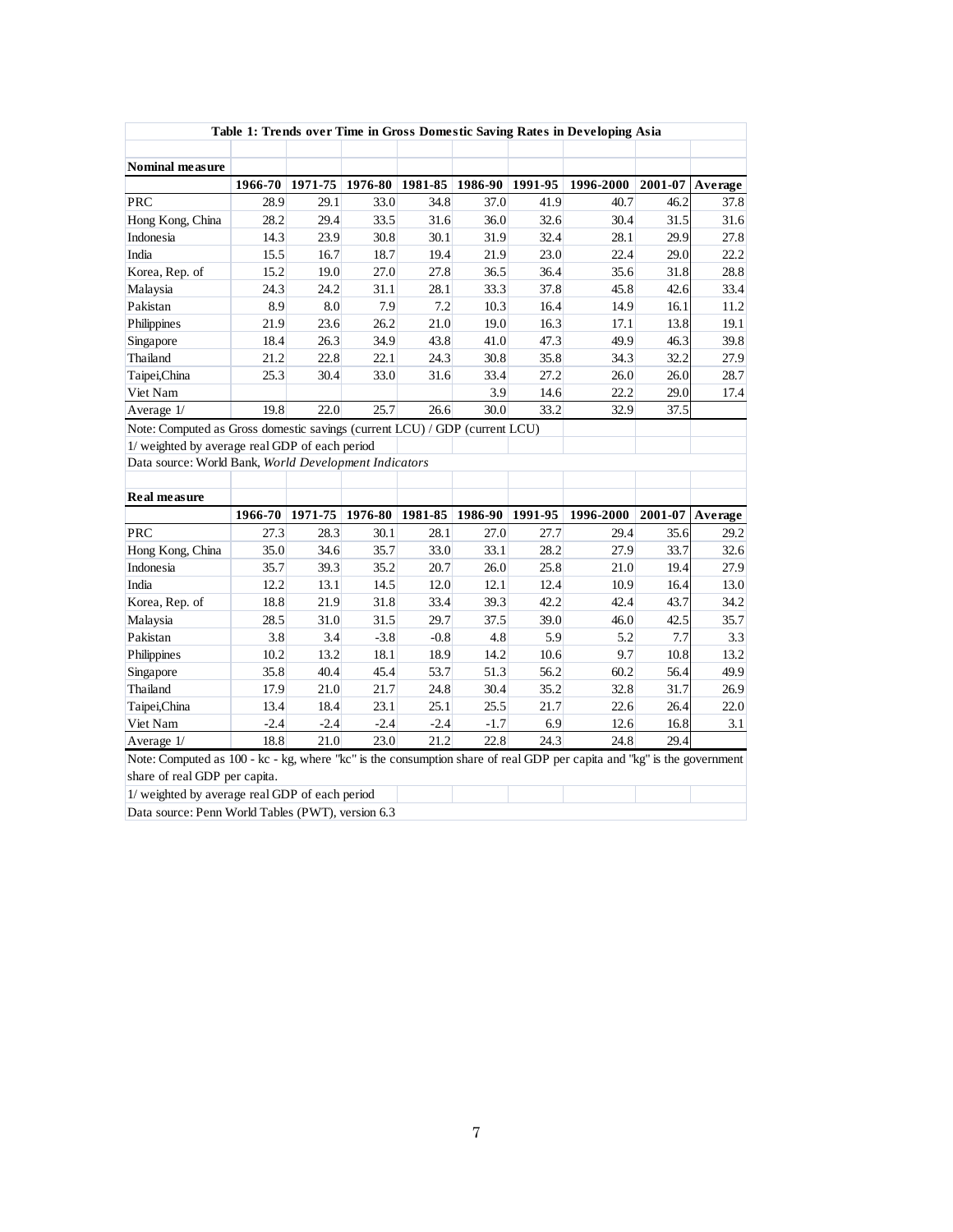

Figure 1: Trends over Time in Gross Domestic Saving Rates in Developing Asia

Data sources: See Table 1.

The real domestic saving rate ranged from 49.9 percent in Singapore (and also above 30 percent in Malaysia, Korea, and Hong Kong, China) to 3.1 percent in Viet Nam (and also below 20 percent in Pakistan, India, and the Philippines) during the 1966-2007 period as a whole. The PRC, Indonesia, Thailand, and Taipei,China showed intermediate real domestic saving rates during this period. Thus, the ranking ordering of the twelve countries is roughly the same regardless of whether we look at nominal or real domestic saving rates, with the biggest difference being that PRC falls from second to fifth when real domestic saving rates are used.

Turning to trends over time, both the nominal and real domestic saving rates showed upward trends throughout the 1966-2007 period for the twelve developing Asian economies as a whole,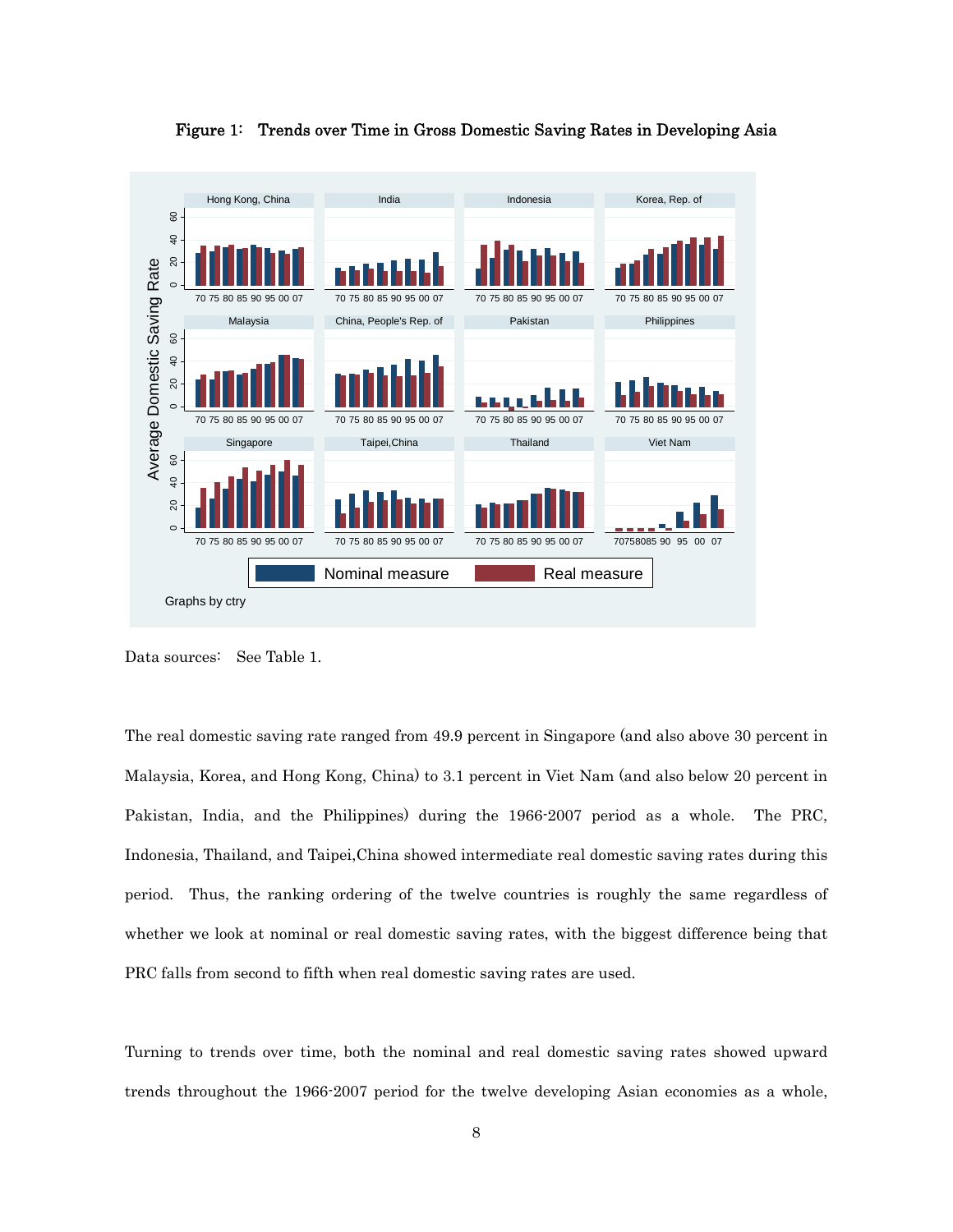increasing from 19.8 (18.8) percent in 1966-70 to 37.5 (29.4) percent in 2001-07 in the case of the nominal (real) domestic saving rate. Overall, the real saving rate tends to be higher than the nominal measure in higher per capita income economies such as Singapore and Korea, and the opposite holds in lower per capita income economies such as Pakistan, Viet Nam, India, and PRC. This is consistent with the notion that capital goods prices will tend to fall or grow more slowly than the GDP deflator as technological progress occurs and the economy grows.

Moreover, the nominal and real domestic saving rates of most individual economies also showed upward trends during most or all of the 1966-2007 period, with the primary exceptions being that the nominal and real domestic saving rates of the Philippines, the nominal domestic saving rates of Hong Kong, China; Indonesia; the Republic of Korea; and Taipei,China, and the real domestic saving rate of Thailand have started declining in recent years, that the real domestic saving rate of Indonesia has been declining throughout the 1966-2007 period, and that the real domestic saving rates of Hong Kong, China, and Pakistan declined in the early years of the 1966-2007 period before turning upward.

Given that the rank ordering of countries and trends over time are broadly similar regardless of whether we use nominal or real domestic saving rates, given that using a real measure is preferable from a theoretical point of view, and given that a number of authors (such as Aghion, Comin, Howitt, and Tecu (2009) and Shioji and Vu (2011)) have used a real measure of saving, we decided to use the real domestic saving rate as our dependent variable throughout our regression analysis. Note, however, that we also tried using the nominal domestic saving rate and that the results were qualitatively very similar (with the main difference being that the coefficient of the AGE variable (to be defined later) is higher in absolute magnitude when the nominal domestic saving rate is used than when the real domestic saving rate is used.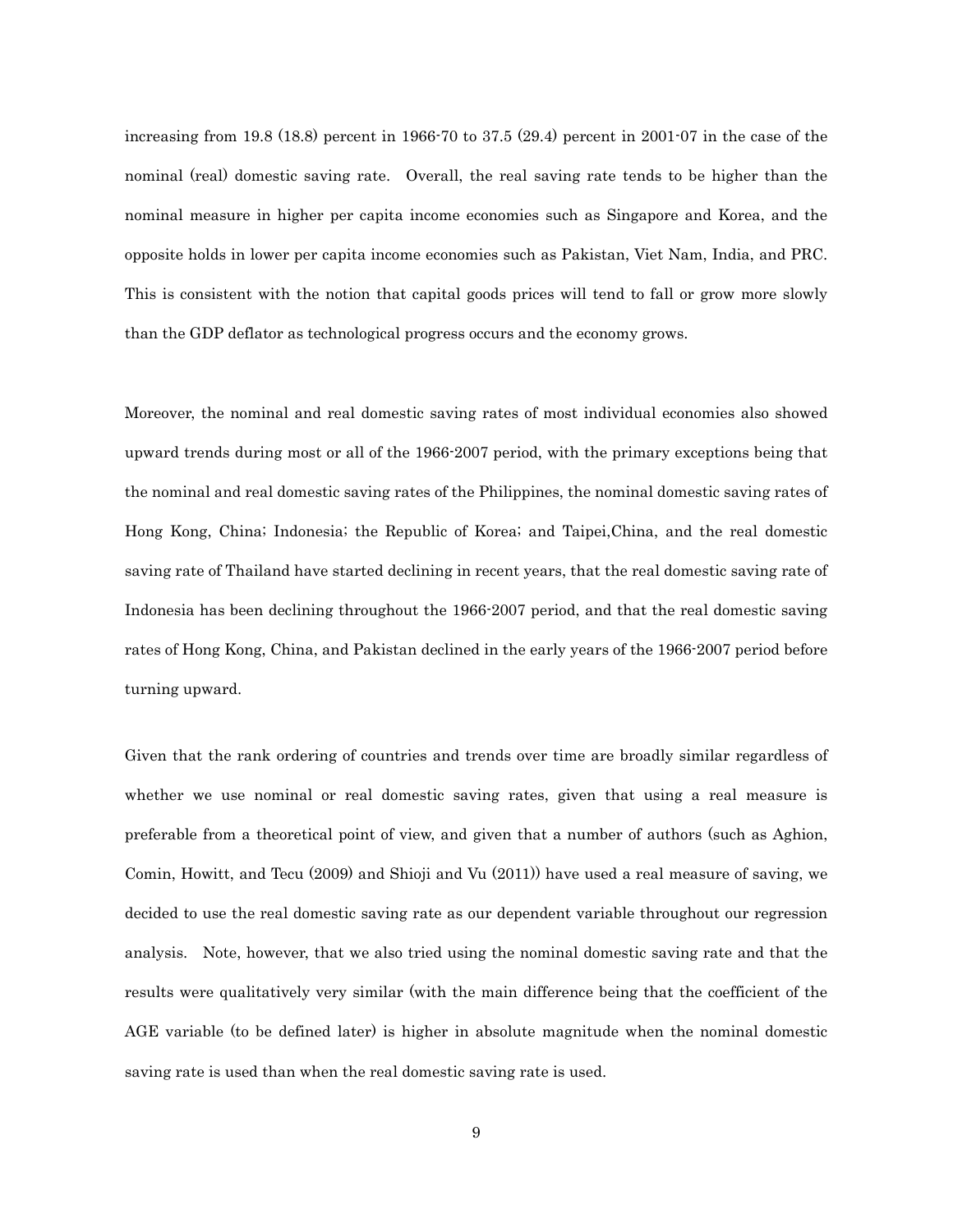Various factors affected the trends in domestic saving rates described above. First of all, many of the economies in our sample experienced rapid demographic transition. Life expectancy rose sharply from an average of about 53 in the early 1960s to 73 in the late 2000s in the sample as a whole. Consequently, the aged dependency rate also increased (from 6.5 to 10.2 percent on average) during the same period. Population aging has been particularly significant in Hong Kong, China; Korea; Singapore; and Taipei,China. Meanwhile, the aged dependency rate has been declining somewhat in Pakistan and Viet Nam. The youth dependency rate shows a uniform picture, declining in all of the economies in our sample, though to a lesser extent in Pakistan.

Financial sector development played an especially significant role in developing Asia. James, et al. (1989) discuss the role played by financial incentives such as raising interest rates on time and saving deposits in increasing the domestic saving rate when the financial system was still shallow in the 1970s (in Korea and Singapore, for example). Financial deepening accelerated in many Asian economies after the mid-1980s, driven by financial liberalization, which relaxed financial constraints and eased access to credit. However, these earlier forms of financial deepening tend to be more relevant for the corporate sector, as often discussed in the context of the financial development and growth nexus (see King and Levine, 1993, for example), and thus they presumably had a positive impact on the saving rate as firms' investments become more profitable and the increasing demand for credit pushed up interest rates. By contrast, improved access to credit by households and the resultant decline in precautionary saving tend to occur at a later stage of development, and thus the negative impact of financial sector development on saving rates will presumably tend to come later. The developing Asian economies in our sample recorded deepening of their credit markets to more than 100% of GDP by the 2000s except in India, Indonesia, Pakistan, the Philippines, and Viet Nam, and thus further financial deepening can be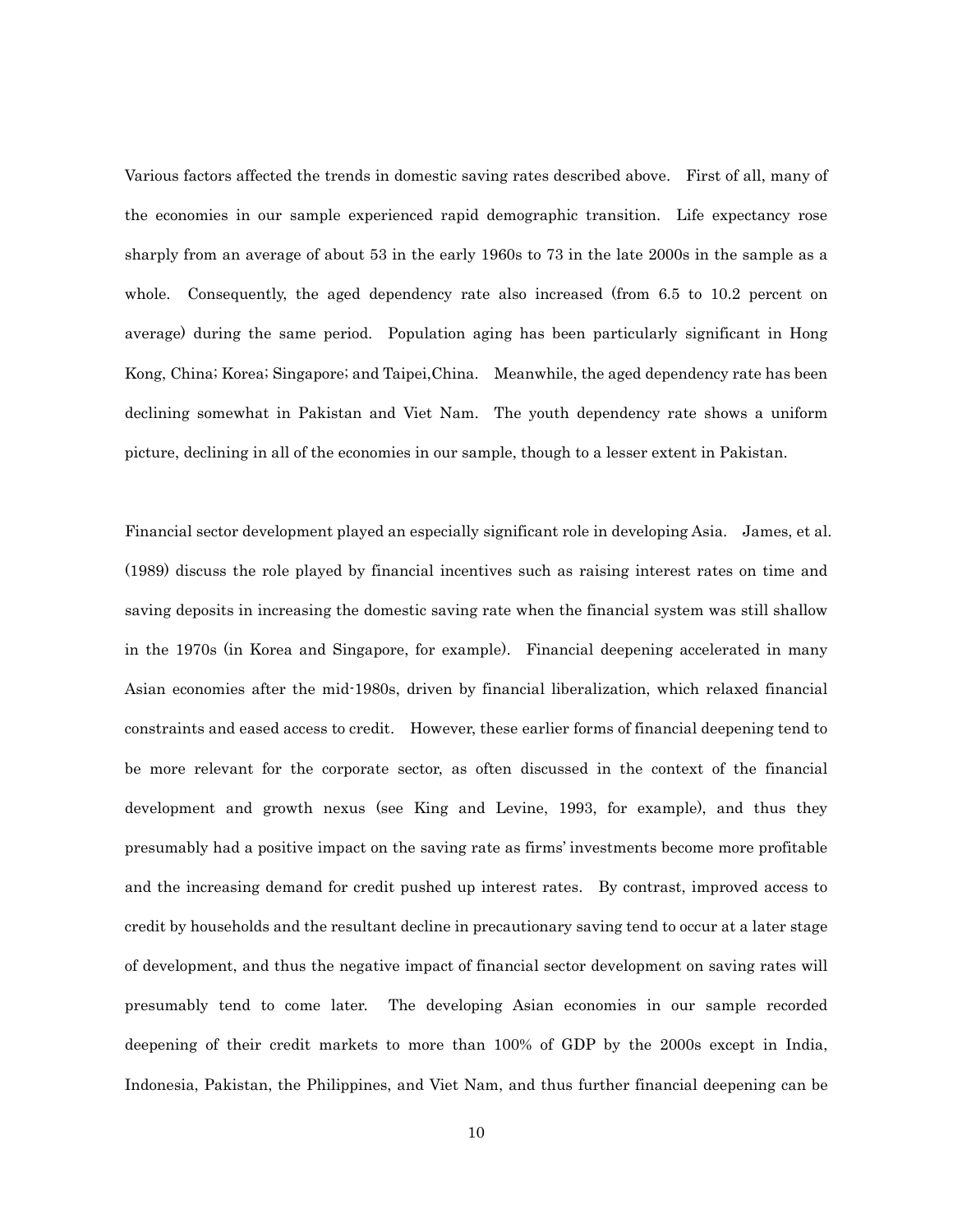expected to contribute toward reducing their saving rates, unlike in the case of earlier financial incentives and/or the relaxation of financial constraints.

Moreover, these demographic and financial developments were accompanied by the continuing but uneven increase in per capita GDP and its growth rate.

#### 4. Estimation Results concerning the Determinants of Domestic Saving Rates in Developing Asia

In this section, we present our estimation results concerning the determinants of domestic saving rates in the twelve developing Asian economies in our sample during the 1966-2007 period.

We estimated both a country fixed effects model and a random effects model with robust standard errors, and we use non-overlapping five-year averages except for the most recent period which includes the years from 2001 to 2007 in order to eliminate the impact of cyclical fluctuations and to focus on long-term rather than short-term variations. Thus, we have maximum of 8 observations per country and a maximum of 78 total observations.

Details concerning the variables used in our analysis (including data sources) can be found in Appendix Table 1, and descriptive statistics can be found in Appendix Table 2.

Our estimation results are shown in Table 2. Models 1-3 are country fixed effects models with no lags, models 4-6 are random effects models with no lags, models 7-9 are country fixed effects models with lags for *LNGDP*<sub>*i,t*</sub></sub>, *LNGDPS* $Q_{i,t}$ , *CREDIT*<sub>*i,t*</sub>, *CREDITS* $Q_{i,t}$ , and *CHGDP*<sub>*i,t*</sub>, and models 10-12 are random effects models with lags for these same variables.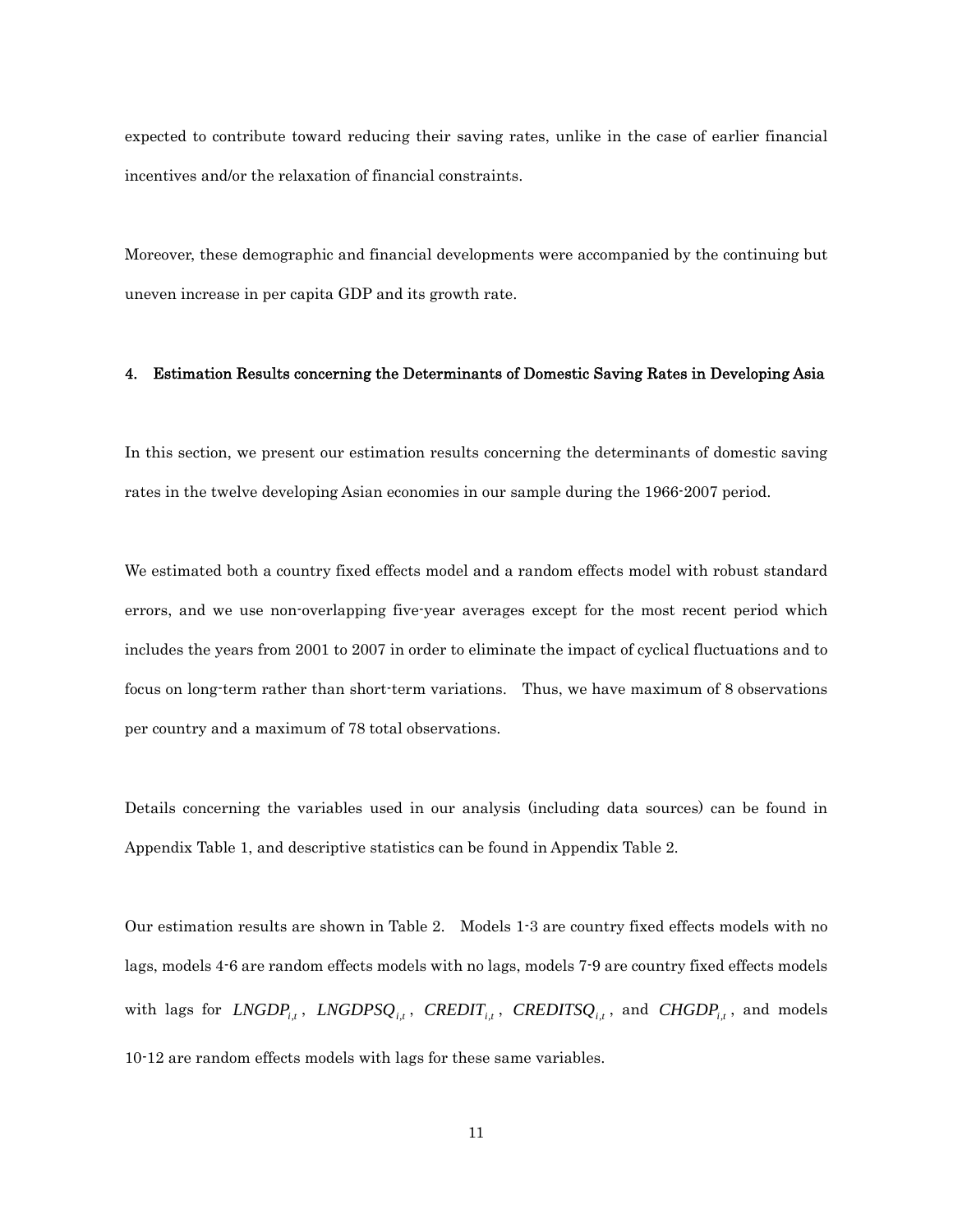While the results of standard specification tests such as the Hausman test and the Breusch and Pagan Lagrangian multiplier test suggest the use of random effects models, we show the results for both fixed effects and random effects models. This is because a test of the joint significance of the country fixed effects rejected the null hypothesis that the coefficients of all of the country fixed effects are zero, because omitting country fixed effects seems to increase the residuals for some economies such as the PRC, as also argued by others including Hung and Qian (2010), and because we are interested in knowing whether there are significant country fixed effects when explaining domestic saving rates.

As the results in Table 2 show, our results are intuitive and broadly consistent with those of previous studies. Looking first at the results for the models without lags (models 1-6), the coefficient of AGE (the aged dependency ratio) is negative and significant, as expected, in every case, ranging from -0.83 to -0.98 in the country fixed effects model and from -1.58 to -1.69 in the random effects model. Thus, the absolute magnitude of the coefficient of AGE is much larger in the random effects model than it is in the country fixed effects model and is, in fact, much larger in absolute magnitude than theoretical expectation (the life cycle model predicts that it should equal the negative of the ratio of working years to lifespan and thus should be well below one in absolute value). This is presumably due to omitted variable bias arising from the omission of country fixed effects and other relevant variables. The coefficient of DEP (the youth dependency ratio) is negative, as expected, in almost every case but is totally insignificant in all cases.

Turning to the GDP-related variables, the coefficient of LNGDP (the log of real per capita GDP) is negative and significant, as expected, in all cases, with its square term being positive and significant in all cases, suggesting a nonlinear (convex) relationship with the domestic saving rate, as was also found by Park and Shin (2009). In other words, income levels initially have a negative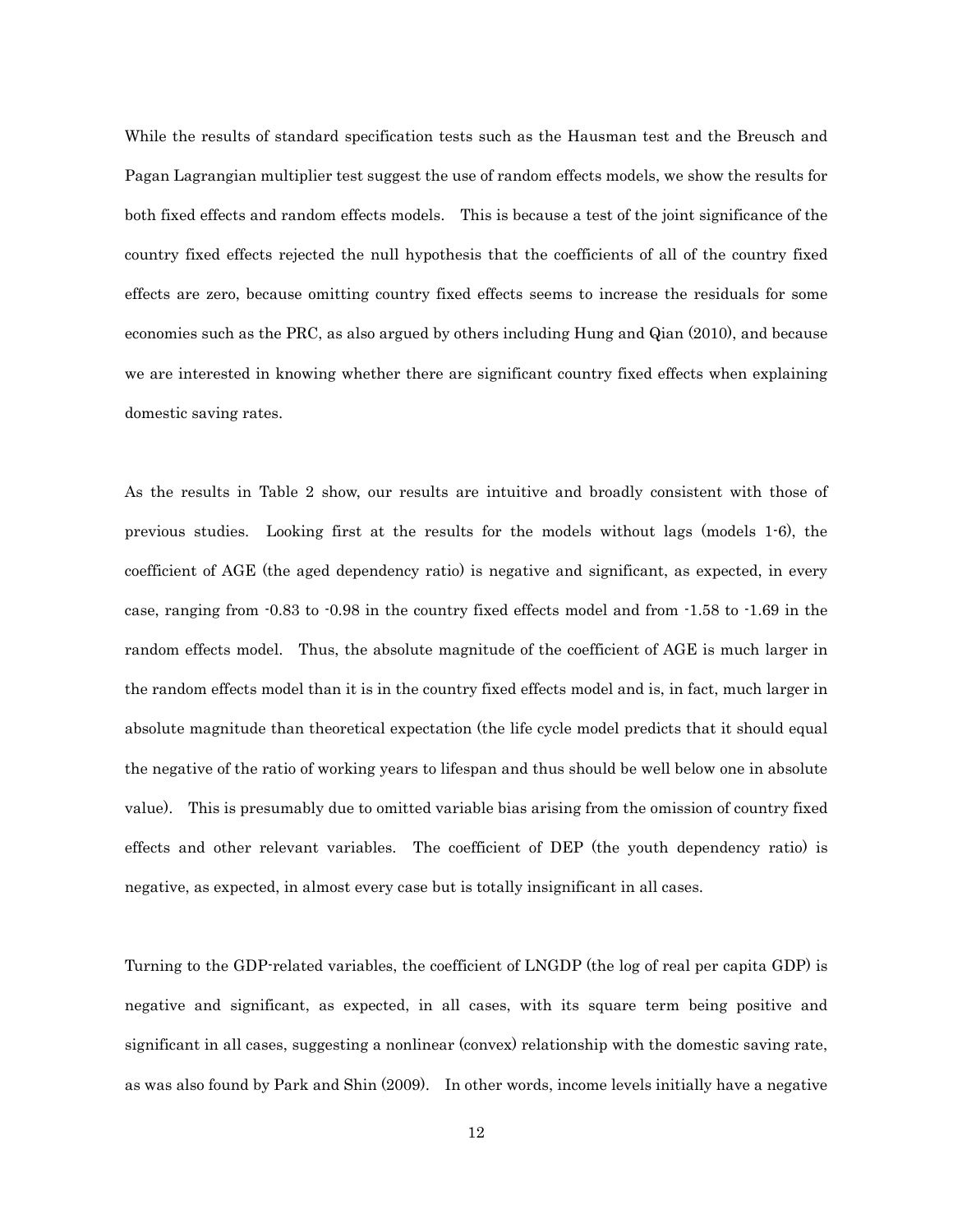|                         |             |            |              |            |                                          | Table 2: The Determinants of the Real Domestic Saving Rate in Developing Asia |              |             |           |        |
|-------------------------|-------------|------------|--------------|------------|------------------------------------------|-------------------------------------------------------------------------------|--------------|-------------|-----------|--------|
| Model                   | AGE         | <b>DEP</b> | <b>LNGDP</b> | LNGDPSQ    | <b>CREDIT</b>                            | <b>CREDITSQ</b>                                                               | <b>CHGDP</b> | <b>RINT</b> | R-squared | # obs. |
|                         |             |            |              |            | Country fixed effects model with no lags |                                                                               |              |             |           |        |
| 1                       | $-0.95**$   | $-0.03$    | $-43.13$ *** | $2.92$ *** | 14.48 **                                 | $-6.46$ ***                                                                   |              |             | 0.76      | 78     |
|                         | 0.35        | 0.13       | 4.94         | 0.32       | 4.92                                     | 1.62                                                                          |              |             | 0.61      |        |
|                         | $-2.71$     | $-0.23$    | $-8.73$      | 9.24       | 2.94                                     | $-3.99$                                                                       |              |             | 0.70      |        |
| $\overline{2}$          | $-0.98$ **  | $-0.03$    | $-44.21$ *** | $2.99***$  | 14.58 **                                 | $-6.41$ ***                                                                   | 0.08         |             | 0.76      | 78     |
|                         | 0.38        | 0.13       | 6.19         | 0.39       | 5.01                                     | 1.70                                                                          | 0.14         |             | 0.62      |        |
|                         | $-2.58$     | $-0.22$    | $-7.15$      | 7.75       | 2.91                                     | $-3.78$                                                                       | 0.59         |             | 0.71      |        |
| $\mathbf{3}$            | $-0.83$ **  | 0.05       | $-35.63$ **  | $2.53$ *** | 14.88 ***                                | $-6.25$ ***                                                                   | 0.16         | 0.03        | 0.69      | 70     |
|                         | 0.36        | 0.18       | 13.38        | 0.74       | 4.80                                     | 1.56                                                                          | 0.14         | 0.16        | 0.65      |        |
|                         | $-2.28$     | 0.27       | $-2.66$      | 3.40       | 3.10                                     | $-4.00$                                                                       | 1.15         | 0.19        | 0.72      |        |
|                         |             |            |              |            | Random effects model with no lags        |                                                                               |              |             |           |        |
| $\overline{\mathbf{4}}$ | $-1.58$ *** | $-0.08$    | $-46.79$ *** | $3.15***$  | $15.35$ ***                              | $-6.71$ ***                                                                   |              |             | 0.75      | 78     |
|                         | 0.52        | 0.10       | 8.16         | 0.50       | 5.87                                     | 1.82                                                                          |              |             | 0.68      |        |
|                         | $-3.03$     | $-0.72$    | $-5.73$      | 6.29       | 2.61                                     | $-3.69$                                                                       |              |             | 0.74      |        |
| $5^{\circ}$             | $-1.63$ *** | $-0.07$    | $-49.45$ *** | $3.31$ *** | $15.08**$                                | $-6.39$ ***                                                                   | $0.24*$      |             | 0.75      | 78     |
|                         | 0.54        | 0.10       | 8.97         | 0.55       | 5.92                                     | 1.83                                                                          | 0.13         |             | 0.70      |        |
|                         | $-3.02$     | $-0.69$    | $-5.51$      | 5.99       | 2.55                                     | $-3.49$                                                                       | 1.75         |             | 0.75      |        |
| 6                       | $-1.69$ **  | $-0.62$    | $-40.65$ **  | $2.85$ *** | $14.63$ **                               | $-6.15$ ***                                                                   | $0.31**$     | $-0.04$     | 0.66      | 70     |
|                         | 0.66        | 0.15       | 16.77        | 1.01       | 6.23                                     | 1.84                                                                          | 0.15         | 0.19        | 0.75      |        |
|                         | $-2.55$     | $-0.41$    | $-2.42$      | 2.81       | 2.35                                     | $-3.35$                                                                       | 2.09         | $-0.21$     | 0.78      |        |

(continued)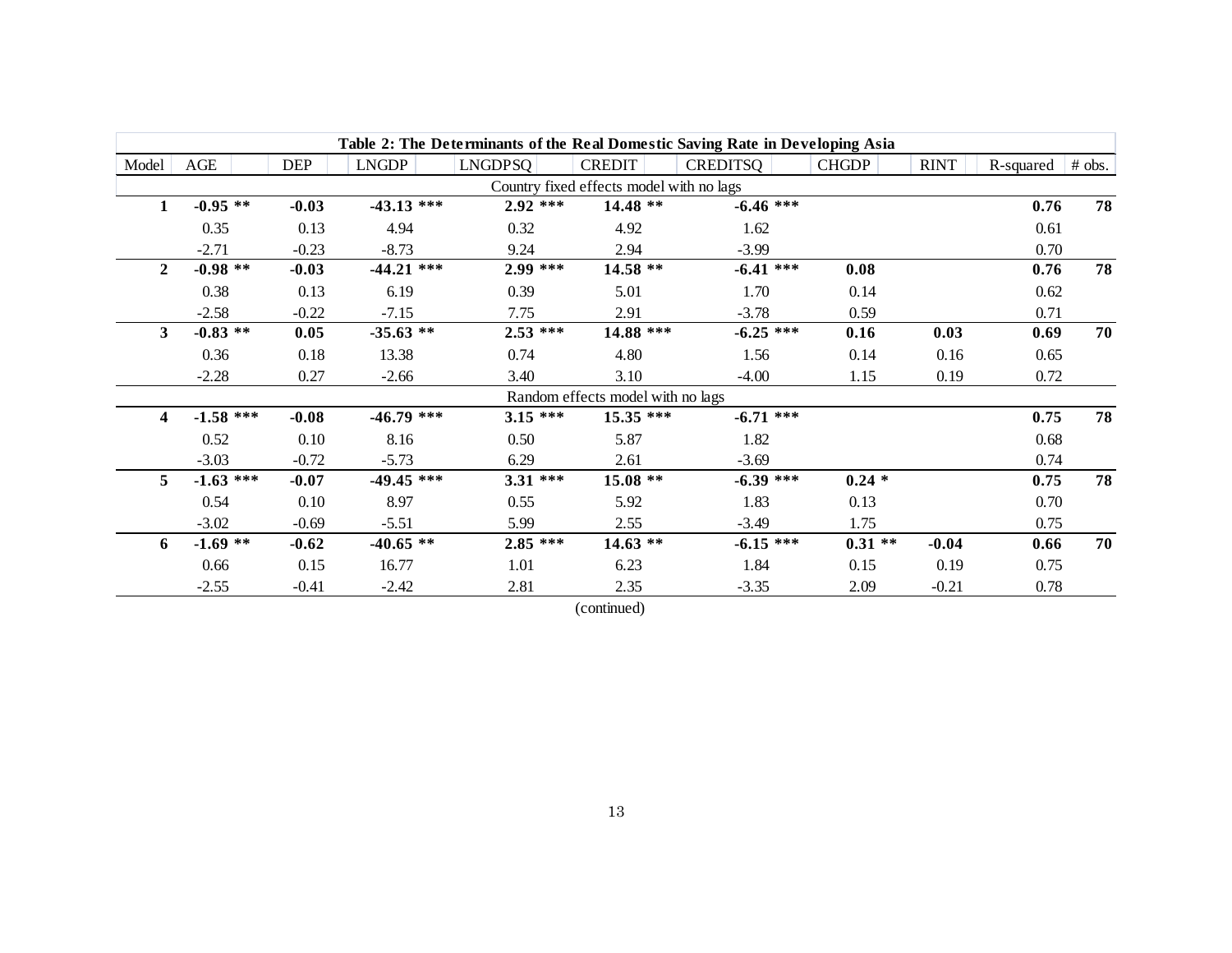|       | Table 2 (continued) |            |              |                |               |                                                                                      |              |             |           |        |
|-------|---------------------|------------|--------------|----------------|---------------|--------------------------------------------------------------------------------------|--------------|-------------|-----------|--------|
| Model | AGE                 | <b>DEP</b> | <b>LNGDP</b> | <b>LNGDPSQ</b> | <b>CREDIT</b> | <b>CREDITSQ</b>                                                                      | <b>CHGDP</b> | <b>RINT</b> | R-squared | # obs. |
|       |                     |            |              |                |               | Country fixed effects model with lags of LNGDP, LNGDPSQ, CREDIT, CREDITSQ, and CHGDP |              |             |           |        |
| 7     | $-1.34$ ***         | $-0.02$    | $-24.63$ **  | $1.96***$      | 6.70          | $-3.51$                                                                              |              |             | 0.60      | 66     |
|       | 0.40                | 0.20       | 8.40         | 0.47           | 6.22          | 2.13                                                                                 |              |             | 0.59      |        |
|       | $-3.33$             | $-0.09$    | $-2.93$      | 4.17           | 1.08          | $-1.65$                                                                              |              |             | 0.66      |        |
| 8     | $-1.41$ ***         | $-0.02$    | $-25.64$ **  | $2.03$ ***     | 6.75          | $-3.32$                                                                              | 0.19         |             | 0.60      | 66     |
|       | 0.46                | 0.20       | 8.86         | 0.52           | 6.45          | 2.24                                                                                 | 0.15         |             | 0.62      |        |
|       | $-3.10$             | $-0.09$    | $-2.89$      | 3.90           | 1.05          | $-1.48$                                                                              | 1.28         |             | 0.68      |        |
| 9     | $-1.42$ **          | 0.09       | $-14.12$     | 1.43           | 7.12          | $-2.98$                                                                              | $0.26*$      | $-0.07$     | 0.55      | 62     |
|       | 0.51                | 0.23       | 16.90        | 0.86           | 5.70          | 1.95                                                                                 | 0.14         | 0.26        | 0.57      |        |
|       | $-2.77$             | 0.37       | $-0.84$      | 1.66           | 1.25          | $-1.52$                                                                              | 1.84         | $-0.27$     | 0.64      |        |
|       |                     |            |              |                |               | Random effects model with lags of LNGDP, LNGDPSQ, CREDIT, CREDITSQ, and CHGDP        |              |             |           |        |
| 10    | $-1.91$ ***         | $-0.14$    | $-32.31$ *** | $2.39$ ***     | 7.61          | $-4.09$                                                                              |              |             | 0.58      | 66     |
|       | 0.61                | 0.13       | 10.43        | 0.73           | 7.40          | 2.52                                                                                 |              |             | 0.70      |        |
|       | $-3.12$             | $-1.08$    | $-3.10$      | 3.29           | 1.03          | $-1.62$                                                                              |              |             | 0.73      |        |
| 11    | $-2.02$ ***         | $-0.14$    | $-34.12$ *** | $2.51***$      | 7.18          | $-3.51$                                                                              | $0.40**$     |             | 0.58      | 66     |
|       | 0.68                | 0.14       | 12.04        | 0.83           | 7.63          | 2.56                                                                                 | 0.18         |             | 0.74      |        |
|       | $-2.99$             | $-0.98$    | $-2.83$      | 3.03           | 0.94          | $-1.37$                                                                              | 2.17         |             | 0.76      |        |
| 12    | $-1.93$ ***         | $-0.10$    | $-23.92$     | $1.97*$        | 5.02          | $-2.70$                                                                              | $0.37**$     | $-0.17$     | 0.52      | 62     |
|       | 0.72                | 0.16       | 18.59        | 1.16           | 7.37          | 2.40                                                                                 | 0.17         | 0.24        | 0.73      |        |
|       | $-2.68$             | $-0.61$    | $-1.29$      | 1.69           | 0.68          | $-1.13$                                                                              | 2.22         | $-0.71$     | 0.76      |        |

Notes: The figures are the estimated coefficients (first row), robust standard errors (second row), and t-values (third row). The first R-squared is within, the second is between, and the third is overall. The constant terms and country fixed effects are not shown to save space.

\*Significant at the 10% level. \*\*Significant at the 5% level. \*\*\*Significant at the 1% level.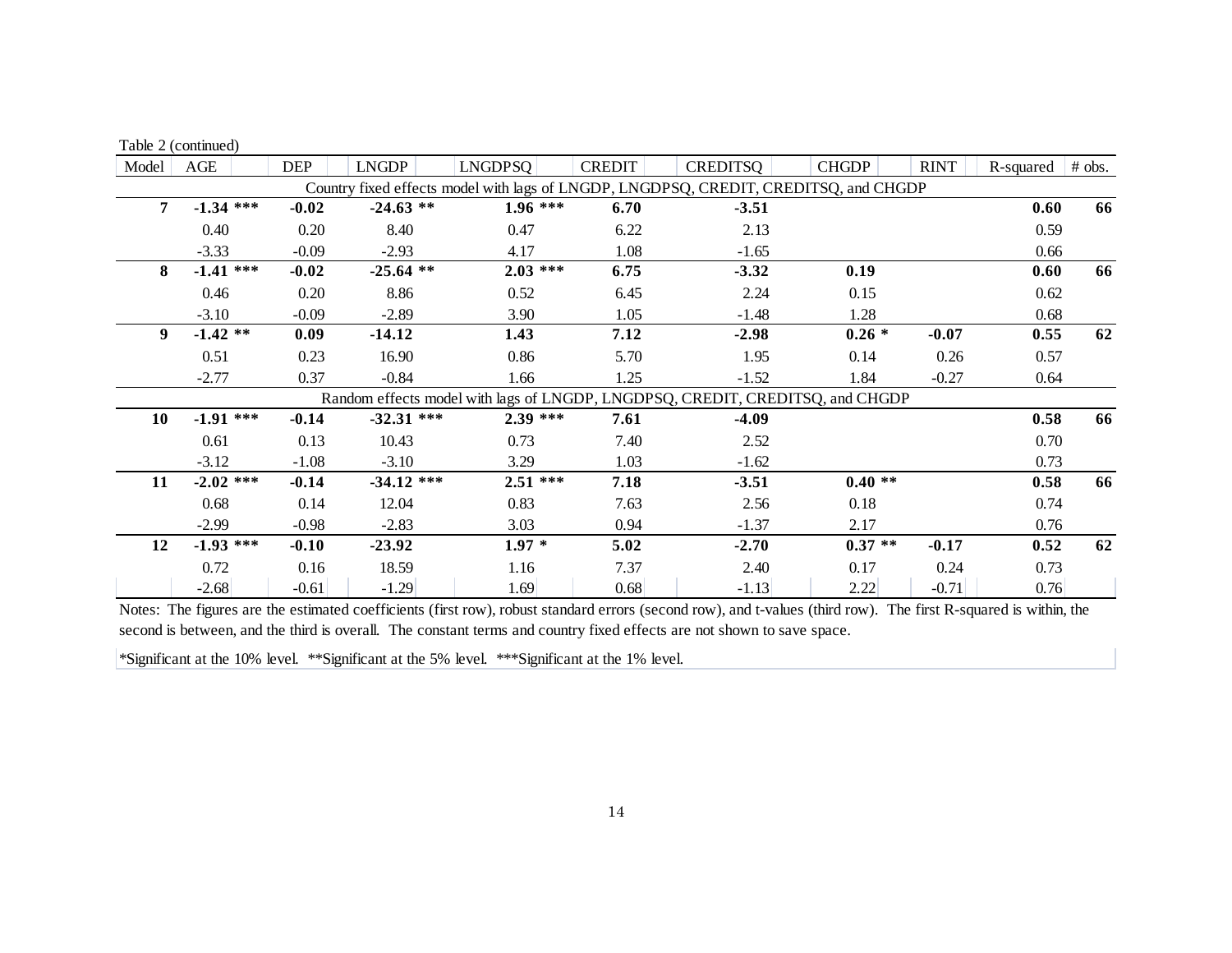impact on domestic saving rates but their impact becomes more and more positive as income levels rise. Our results imply that, by 1976-80, income levels had become high enough for income levels to have a positive impact on domestic saving rates in nine out of the twelve economies in our sample, with income levels reaching this threshold by 1981-85 in India, by 1986-90 in China, and by 1991-95 in Viet Nam. Thus, by 1991-95, income levels had become high enough for income levels to have a positive impact on domestic saving rates in all twelve economies in our sample, as also found by Park and Shin (2009).

Turning to the financial variables, the availability of private credit exhibits a nonlinear (concave) relationship with the domestic saving rate, with the coefficient of CREDIT (the ratio of private credit to GDP) being positive and significant and the coefficient of its squared term being negative and significant in all cases. This nonlinear relationship indicates that financial sector development leads to a higher domestic saving rate up to a point, after which it works to lower the domestic saving rate, which is consistent with the theoretical model of Wang, Xu, and Xu (2011) and with the discussions in Chinn and Prasad (2003) and Jha, et al. (2009). Our results imply that financial sector development has progressed enough in six of the twelve economies in our sample (PRC; Hong Kong, China; Korea; Malaysia; Singapore; and Taipei,China) for the availability of private credit to have a negative impact on the domestic saving rate in these economies but that financial sector development has not progressed enough in six of the twelve economies in our sample (India, Indonesia, Pakistan, Philippines, Thailand, and Viet Nam) for the availability of private credit to have a negative impact on the domestic saving rate.

Turning to the impact of CHGDP (the growth rate of real per capita GDP) and RINT (the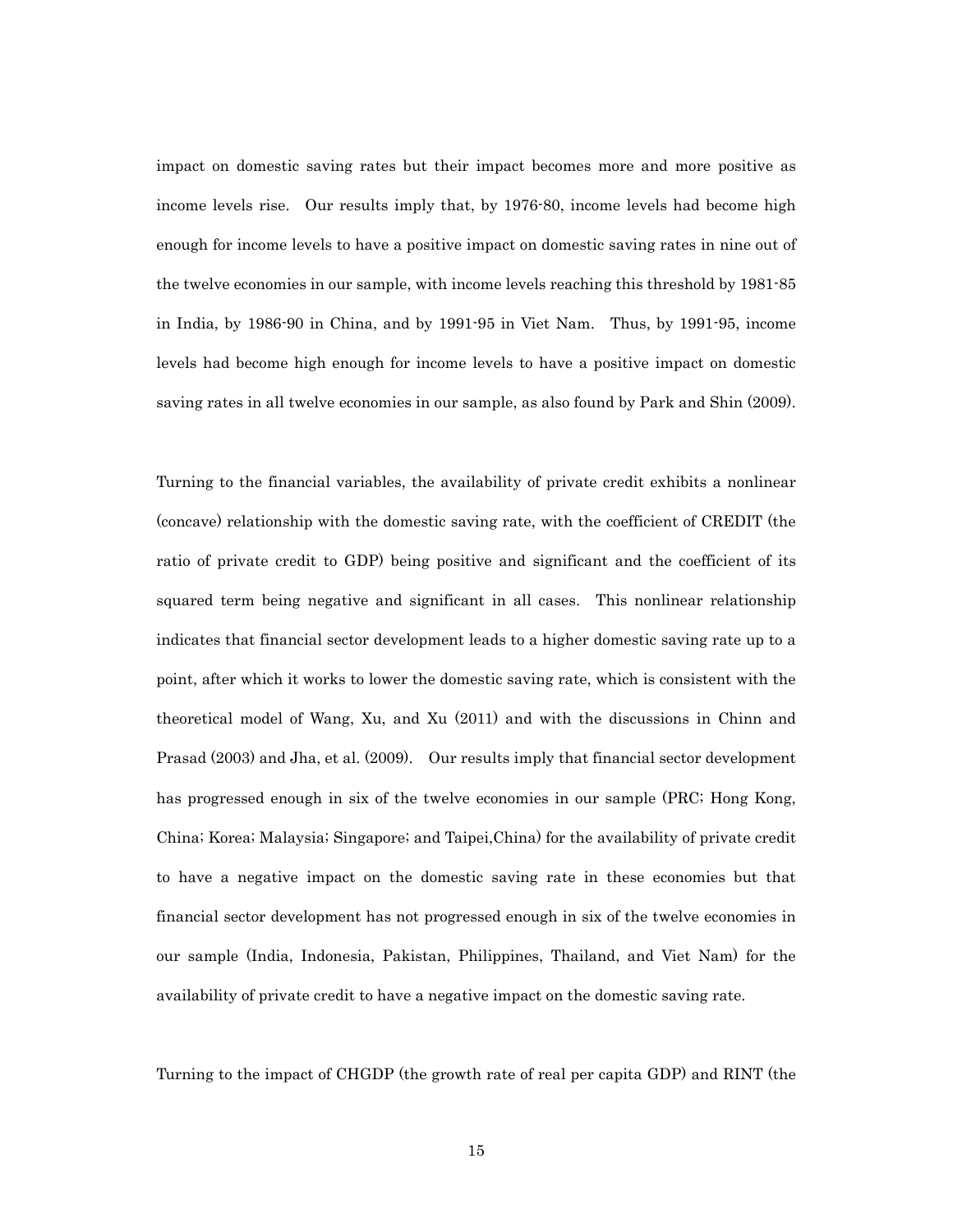real interest rate), the coefficient of CHGDP is positive, as expected, in all cases and significant in two out of four cases, and the coefficient of RINT is not stable in sign and is totally insignificant. This might be due to the often discussed fact that interest rates start to matter for saving behavior only after economic development has progressed beyond a certain threshold (see Ogaki, Ostry, and Reinhart, 1996).

Turning to the results for the models with lags (models 7-12), the results are broadly consistent with the results for the models without lags: the coefficient of AGE is negative, as expected, and significant in all cases, the coefficient of DEP is negative, as expected, but totally insignificant in all cases, the coefficients of LNGDP and LNGDPSQ are negative and positive, respectively, and are significant in most (but not all cases), the coefficient of CHGDP is positive, as expected, and significant in three out of four cases, and the coefficient of RINT is negative but totally insignificant.

The biggest difference between the results for the models without lags and those for the models with lags is in the impact of financial sector development. The significant impact of financial sector development found in models 1-6 without lags disappears in models 7-12 with lags, which suggests the existence of simultaneity bias even though the signs of the relevant variables still indicate a concave impact of financial sector development on the domestic saving rate. Another difference is that the absolute magnitudes of the coefficients of AGE and CHGDP are larger in the case of the models with lags whereas the absolute magnitudes of the coefficients of LNGDP, LNGDPSQ, CREDIT, and CREDITSQ are larger in the case of the models without lags, which suggests that the models without lags exaggerate the impact of LNGDP, LNGDPSQ, CREDIT, and CREDITSQ due to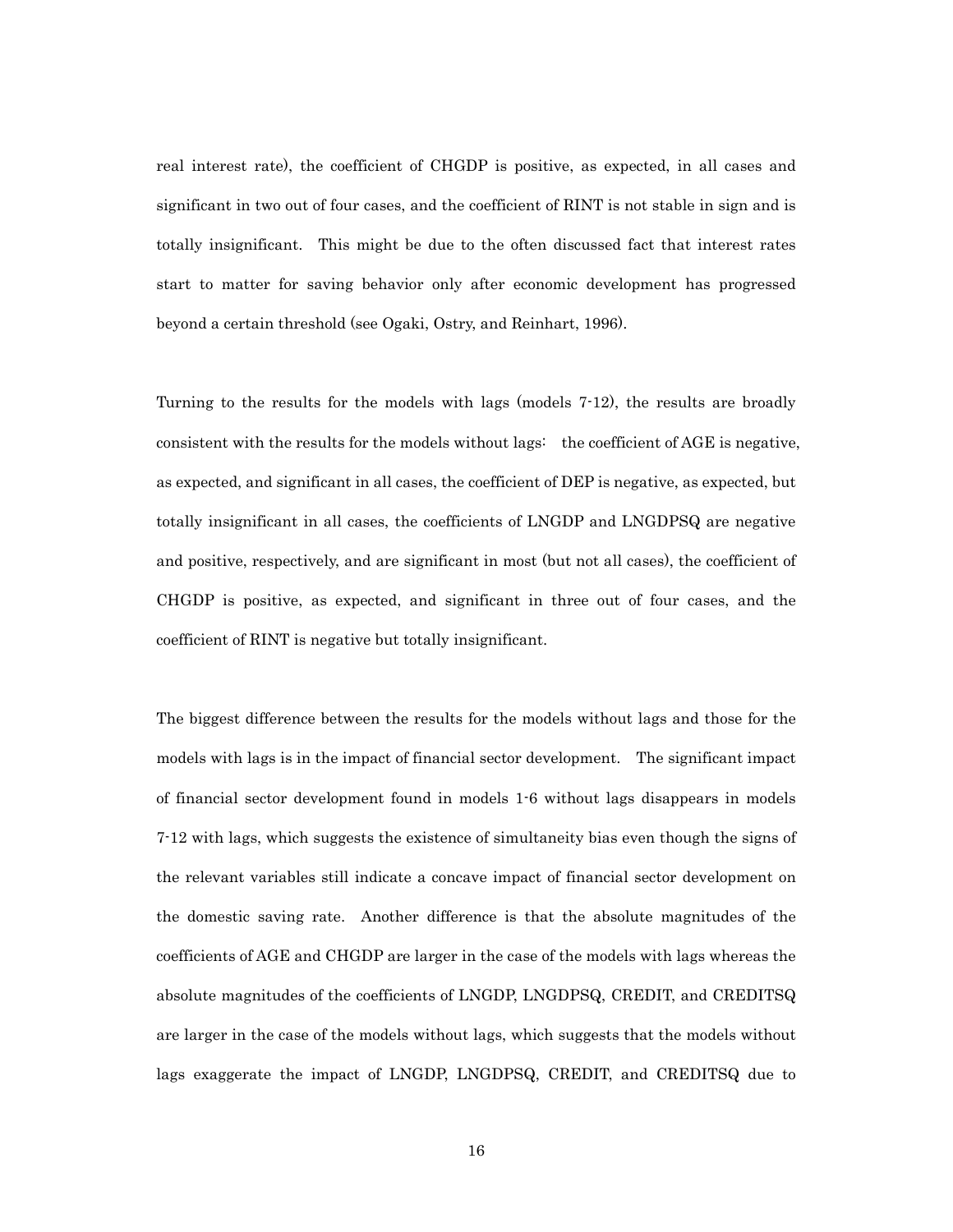simultaneity bias.

Finally, the results of the fixed effects models show that the country fixed effects are significant for most economies (except for Korea, Malaysia, and Singapore) with a significant negative sign when the PRC is taken as the reference country, indicating a much higher domestic saving rate in the PRC than predicted by the other explanatory variables.

As a robustness check, we also tried including time dummies for 7 out of the 8 time periods. When we did so, we found that the coefficients of 3 out of the 7 time dummies were significant at the 10 percent level (with the coefficients indicating a downward trend over time). However, a test for the joint significance of the time dummies failed to reject the null hypothesis that the coefficients of all of the time dummies are zero at the 5 percent significance level in the case of the benchmark model, and the results for the other explanatory variables were roughly comparable to those for the model without time dummies (except that the absolute magnitude of the coefficient of AGE becomes larger and the absolute magnitude of the coefficients of CREDIT and its squared term become smaller). Thus, we have not shown the results for the model that includes time dummies.

In sum, the main determinants of the domestic saving rate in developing Asia during the 1966-2007 period appear to be the age structure of the population (especially the aged dependency ratio), income levels, and (to a lesser extent) the level of financial sector development, except as noted above, and moreover, the direction of impact of each factor is more or less as expected.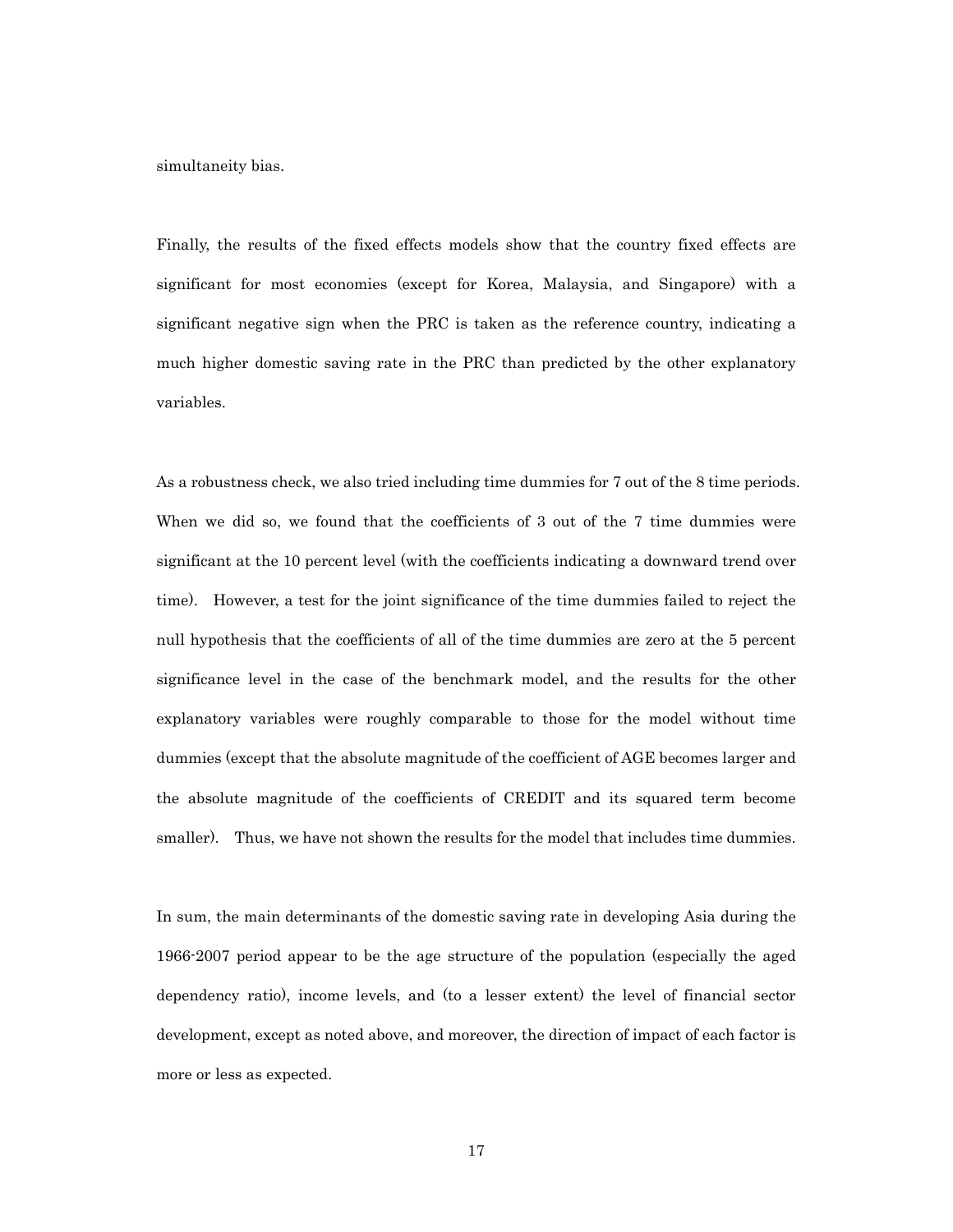### 5. Projections of Domestic Saving Rates in Developing Asia for 2011-2030

In this section, we discuss our projections of domestic saving rates in the twelve developing Asian economies in our sample for 2011-2030. We should note at the start, however, that future projections over such a long time horizon are fraught with dangers and that we implicitly assume that there will be no changes in any factor (e.g., economic policies, institutions, etc.) other than those explicitly included in our analysis, which is not likely to be the case. Thus, our results should be taken with a grain of salt.

We show only the projections based on the fixed effects model because, while the results of standard specification tests such as the Hausman test and the Breusch and Pagan Lagrangian multiplier test suggest the use of random effects models, a test of the joint significance of the country fixed effects rejected the null hypothesis that the coefficients of all of the country fixed effects are zero, because the absolute magnitude of the coefficient of the aged dependency ratio seems unreasonably large in the estimation results based on the random effects model, as noted earlier, and because comparing out-of-sample projections based on the fixed effects and random effects models suggests that the random effects model does not perform as well as the fixed effects model in fitting the domestic saving rate for a number of economies such as the PRC, Korea, Singapore, Pakistan, and the Philippines. The projections from the random effects models underestimate the saving rates of the former three economies while overestimating those of the latter two economies. This is consistently true for all six random effects models. For the PRC, omitting the country fixed effect would yield a saving rate of about 24% of GDP for the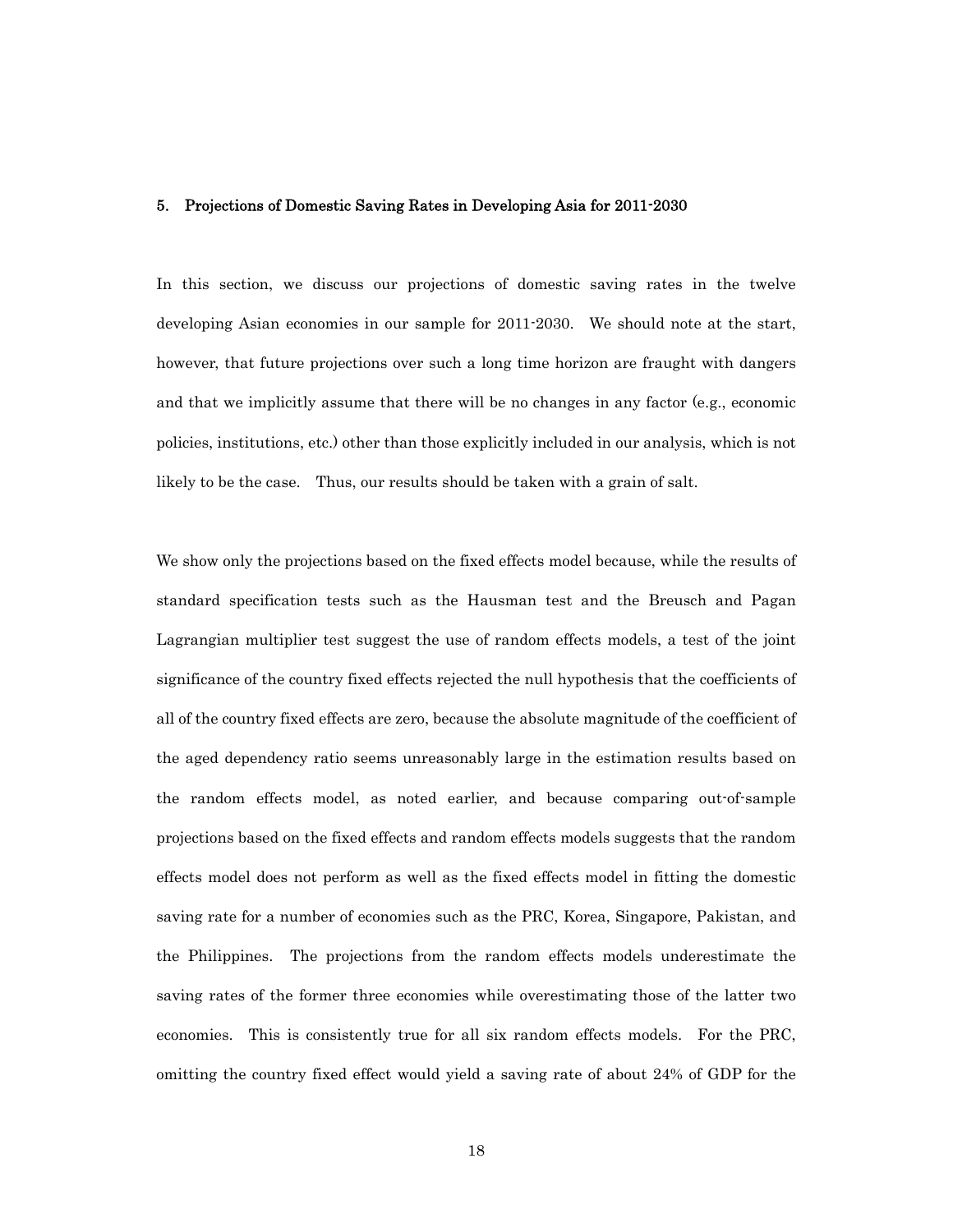2001-2007 period—10 percentage points lower than the actual rate. Our finding is remarkably consistent with Hung and Qian's (2010) finding that China's national saving rate is about 10 to 12 percentage points higher than that predicted by their regression analysis. A possible explanation for the case of the PRC is omitted factors such as the increase in the corporate saving rate during this period (IMF, 2009) and/or the distorted sex ratio of those of marrying age (Wei and Zhang, 2009). Another example of an obvious deviation of the fitted saving rate from the actual rate is the Philippines, where the fitted saving rate based on the random effects model does not show the decline observed in the actual rate. The rapidly increasing coverage of the social security system has been suggested as one of the explanations for why this might be (Terada-Hagiwara, 2009).

Our projections for the next two decades, 2011-2020 and 2021-2030, rely on the United Nations' (U.N.) projections of the age structure of the population (the aged and youth dependency ratios, median variant) and the GDP projections of Lee and Hong (2010).

Since projections of financial sector development are not available, we assumed that financial deepening progresses according to the level of per capita income. We projected in which World Bank income group each country would belong in 2011-2020 and 2021-2030 using Lee and Hong's (2010) GDP projections and assigned to each country the 2008 value of the financial sector development variable (private credit to GDP ratio) for the income group to which it is projected to belong in each time period except that, for economies in which the financial sector has already deepened beyond the average value for the income group to which they are projected to belong (Hong Kong, China; the PRC, Taipei,China, and Viet Nam in 2011-2020 and these same countries minus the PRC in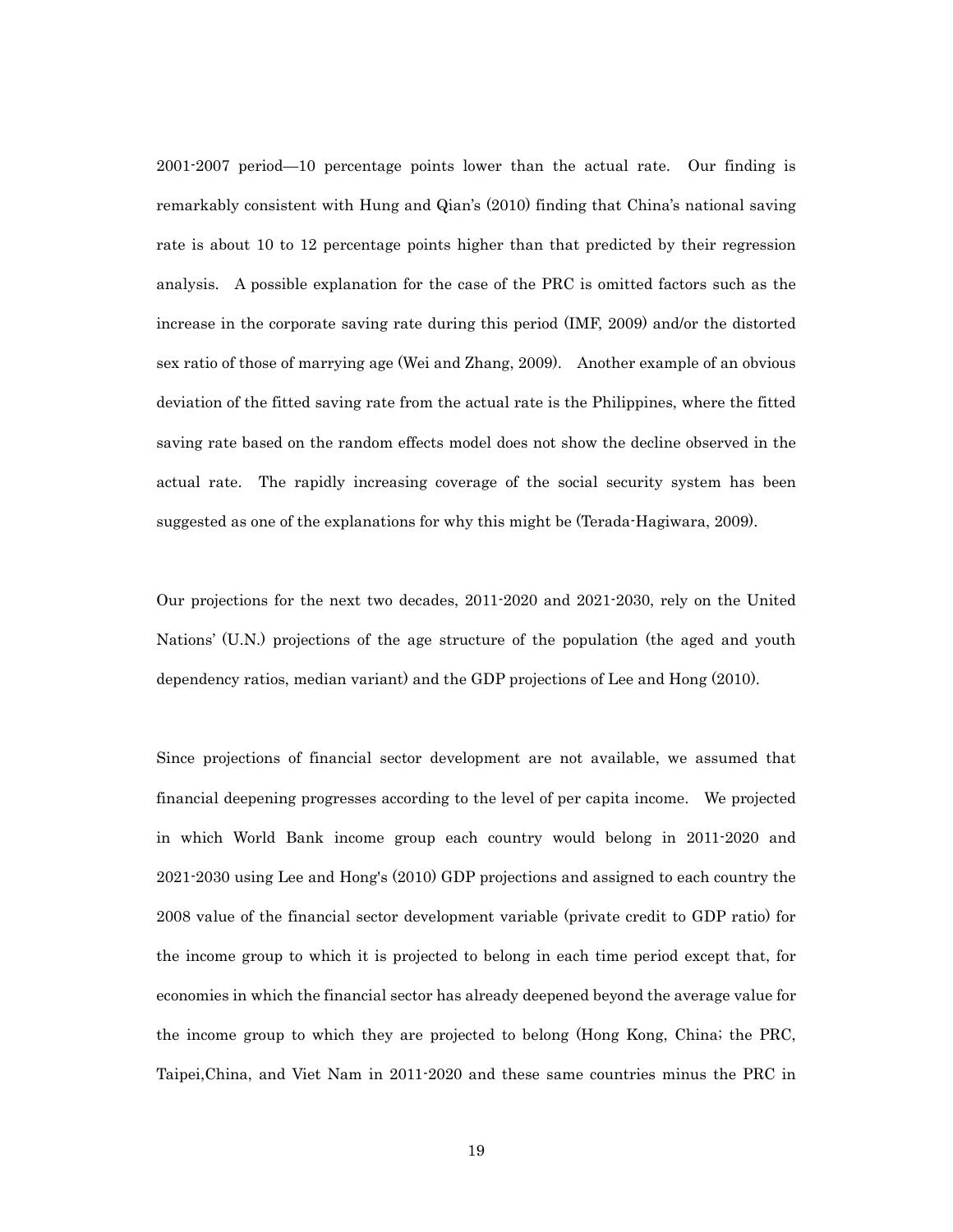2021-2030), the financial sector development variable was assumed to remain at the same value as in the recent past (the average value for 2000-2007). The average 2008 values of the financial sector development variable for each income group were 130% for the high income group, 105% for the upper middle income group, and 46% for the lower middle income group, as shown in Beck et al. (2008). Hong Kong, China; Korea; Malaysia; Singapore; the PRC; and Taipei,China are projected to belong to the high income group, Thailand to the upper middle income group, and Indonesia, India, Pakistan, the Philippines, and Viet Nam to the lower middle income group by 2021-2030.

Saving rate projections are generated for the 2011-2020 and 2021-2030 periods using the coefficients in model 7 of Table 2, the baseline country fixed effects model with lags, because simultaneity bias will presumably be less severe in the model with lags. Table 3 shows future projections of domestic saving rates for the twelve economies in our sample, and as can be seen from this table, domestic saving rates in Hong Kong, China; Indonesia; Korea; Malaysia; Philippines; Singapore; Thailand; and Taipei,China are expected to increase (except for a slight upturn in Korea in 2021-30); that of Viet Nam is expected to increase in 2011-20, then decrease in 2021-30; that of the PRC is expected to remain roughly flat for the next two decades; and that of India and Pakistan are expected to decrease (comparisons are being made to fitted values for the 2001-07 period).

While all of the developing Asian economies in our sample are projected to post steady growth, which will lead to higher income levels, which in turn will create upward pressure on their domestic saving rates, the dramatic differences among these economies in projected future trends in their domestic saving rates are not surprising because there is a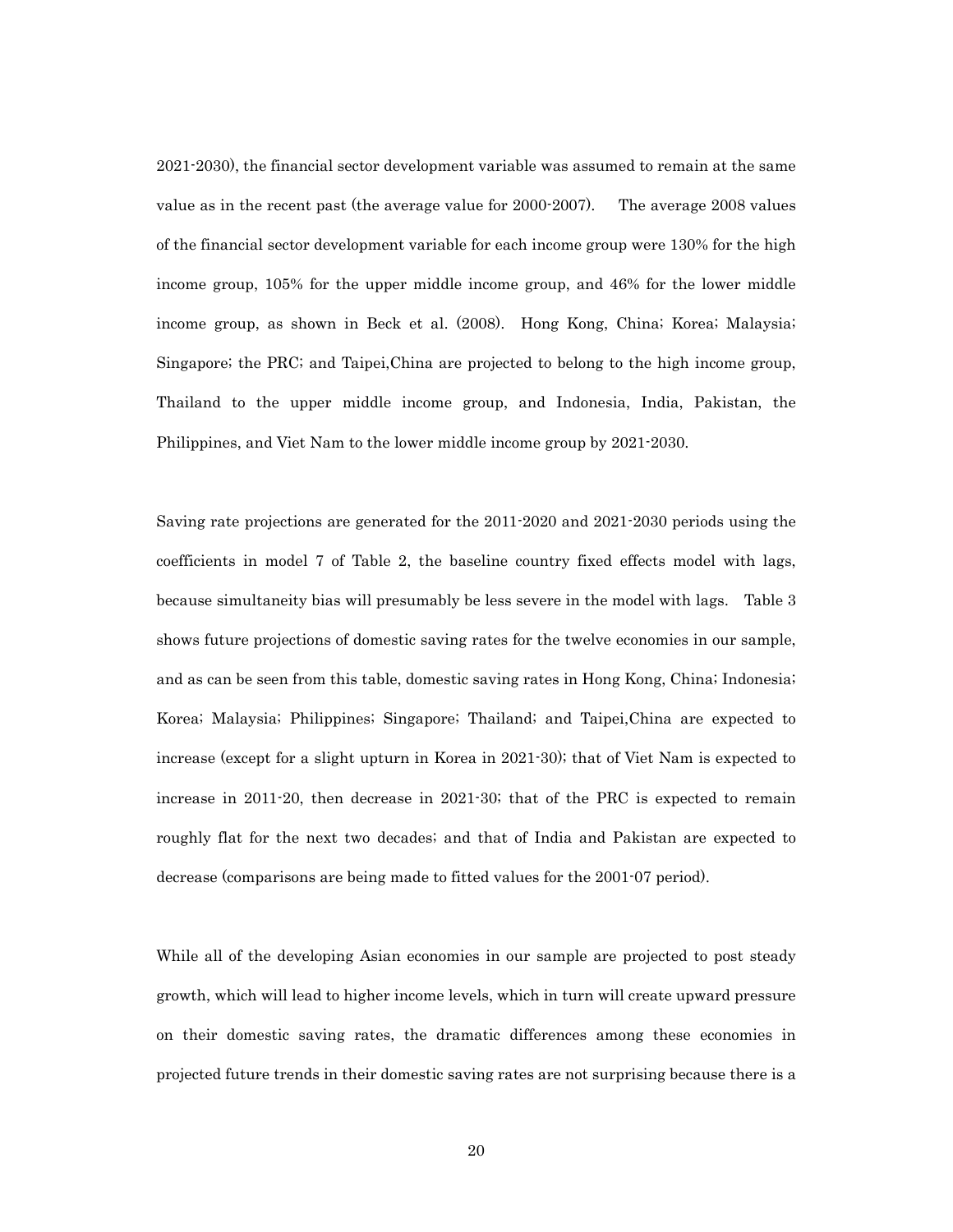40- to 50-year gap in the timing of population aging, as can be seen from Table 4. As a result of these dramatic differences in the timing of the demographic transition in the coming decades, the decline in domestic saving rates will not occur simultaneously in the economies of developing Asia but will rather be spread out over close to a half-century, with the decline in domestic saving rates in some economies being offset by the increase in domestic saving rates in other economies until at least 2030.

In particular, economies in which population aging is expected to occur the soonest (such as Hong Kong, China; Korea; Singapore; Thailand; and Taipei,China) are projected to show the earliest declines in domestic saving rates, economies in which population aging

| Table 3: Future Trends in Real Domestic Saving Rates in Developing Asia |         |           |           |  |  |  |  |  |
|-------------------------------------------------------------------------|---------|-----------|-----------|--|--|--|--|--|
|                                                                         | 2001-07 | 2011-20   | 2021-30   |  |  |  |  |  |
| Economy                                                                 | Fitted  | Projected | Projected |  |  |  |  |  |
| <b>PRC</b>                                                              | 31.82   | 30.30     | 31.88     |  |  |  |  |  |
| Hong Kong, China                                                        | 29.75   | 24.33     | 20.02     |  |  |  |  |  |
| Indonesia                                                               | 24.08   | 21.59     | 20.80     |  |  |  |  |  |
| India                                                                   | 14.54   | 14.92     | 15.91     |  |  |  |  |  |
| Korea, Rep. of                                                          | 42.02   | 35.53     | 37.36     |  |  |  |  |  |
| Malaysia                                                                | 44.65   | 43.74     | 41.97     |  |  |  |  |  |
| Pakistan                                                                | 6.66    | 7.01      | 10.05     |  |  |  |  |  |
| Philippines                                                             | 14.90   | 12.91     | 11.81     |  |  |  |  |  |
| Singapore                                                               | 58.74   | 47.02     | 40.43     |  |  |  |  |  |
| Thailand                                                                | 31.31   | 28.59     | 23.53     |  |  |  |  |  |
| Taipei, China                                                           | 25.10   | 20.68     | 15.65     |  |  |  |  |  |
| Viet Nam                                                                | 16.76   | 19.19     | 15.44     |  |  |  |  |  |
| Developing Asia                                                         | 27.38   | 26.33     | 27.21     |  |  |  |  |  |
|                                                                         |         |           |           |  |  |  |  |  |
| Notes: Authors' calculation. Refer to the main text for explanation.    |         |           |           |  |  |  |  |  |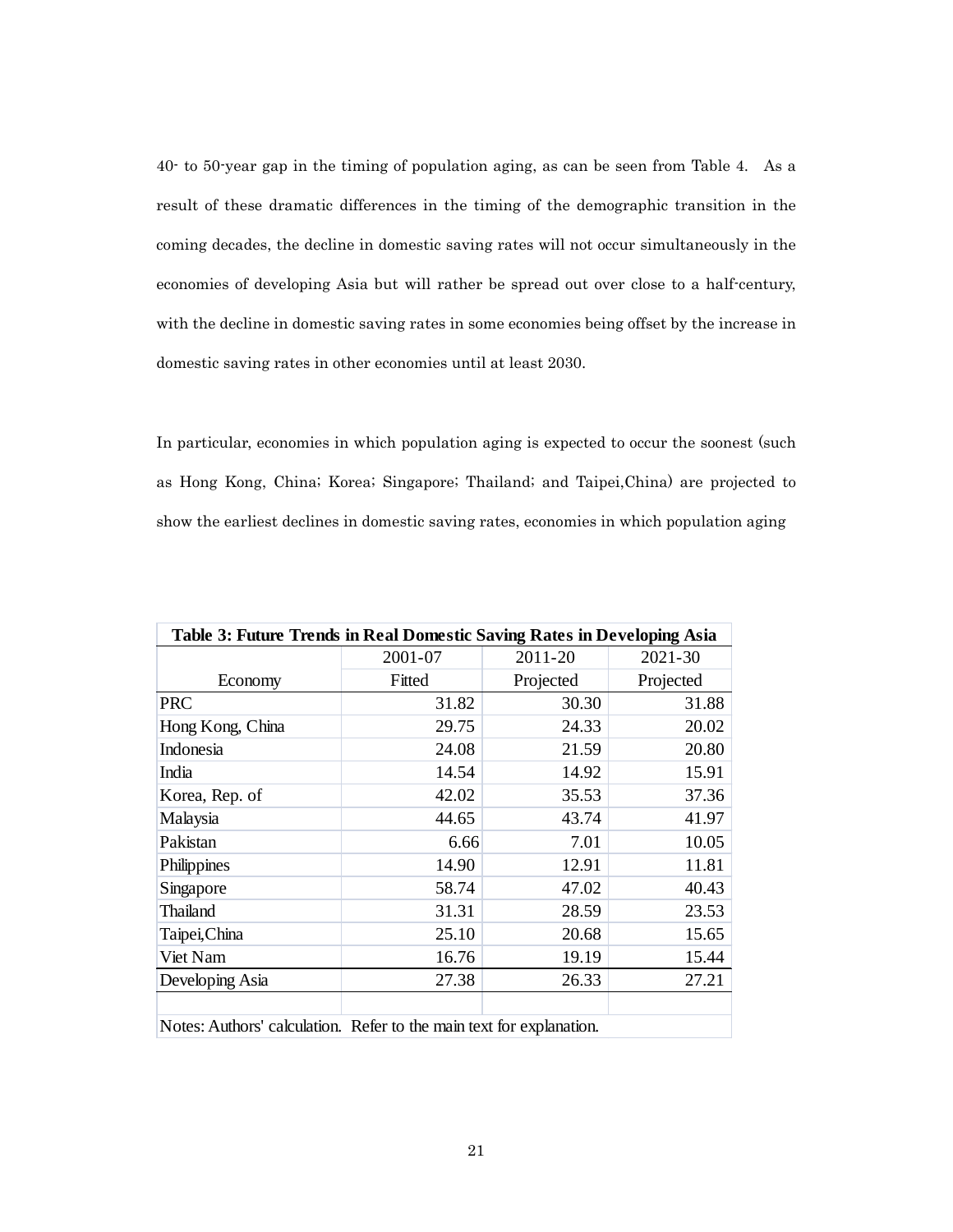| <b>Table 4: Population Aging in Developing Asia</b>           |                                 |  |  |  |  |  |  |
|---------------------------------------------------------------|---------------------------------|--|--|--|--|--|--|
|                                                               | The Period during which the     |  |  |  |  |  |  |
|                                                               | Population Aged 65 and          |  |  |  |  |  |  |
|                                                               | <b>Older Reaches 14 Percent</b> |  |  |  |  |  |  |
| Economy                                                       | the Total Population            |  |  |  |  |  |  |
| <b>PRC</b>                                                    | 2020-25                         |  |  |  |  |  |  |
| Hong Kong, China                                              | 2010-15                         |  |  |  |  |  |  |
| Indonesia                                                     | 2040-45                         |  |  |  |  |  |  |
| India                                                         | 2050-55                         |  |  |  |  |  |  |
| Korea, Rep. of                                                | 2015-20                         |  |  |  |  |  |  |
| Malaysia                                                      | 2040-45                         |  |  |  |  |  |  |
| Pakistan                                                      | <b>After 2055</b>               |  |  |  |  |  |  |
| Philippines                                                   | 2050-55                         |  |  |  |  |  |  |
| Singapore                                                     | 2015-20                         |  |  |  |  |  |  |
| <b>Thailand</b>                                               | 2020-25                         |  |  |  |  |  |  |
| Taipei, China                                                 | 2015-20                         |  |  |  |  |  |  |
| Viet Nam                                                      | 2030-35                         |  |  |  |  |  |  |
| Japan                                                         | 1990-95                         |  |  |  |  |  |  |
|                                                               |                                 |  |  |  |  |  |  |
| Data source: The United Nations' (U.N.) projections available |                                 |  |  |  |  |  |  |
| at http://esa.un.org/unpp, and the Statistical Yearbook for   |                                 |  |  |  |  |  |  |
| Taipei, China, available at                                   |                                 |  |  |  |  |  |  |
| http://www.cepd.gov.tw/encontent/m1.aspx?sNo=0000063.         |                                 |  |  |  |  |  |  |

is expected to occur neither early nor late are projected to either show declines in domestic saving rates right from the start (as in the case of Indonesia, Malaysia, and the Philippines) or to show an increase in domestic saving rates early on, followed by a decline (as in the case of Viet Nam); and economies in which population aging is expected to occur the latest (such as India and Pakistan) are projected to show an increase in domestic saving rates at least until 2030. The primary exception is the PRC, where the domestic saving rate is projected to remain roughly constant for the next two decades (for the reason we will discuss shortly).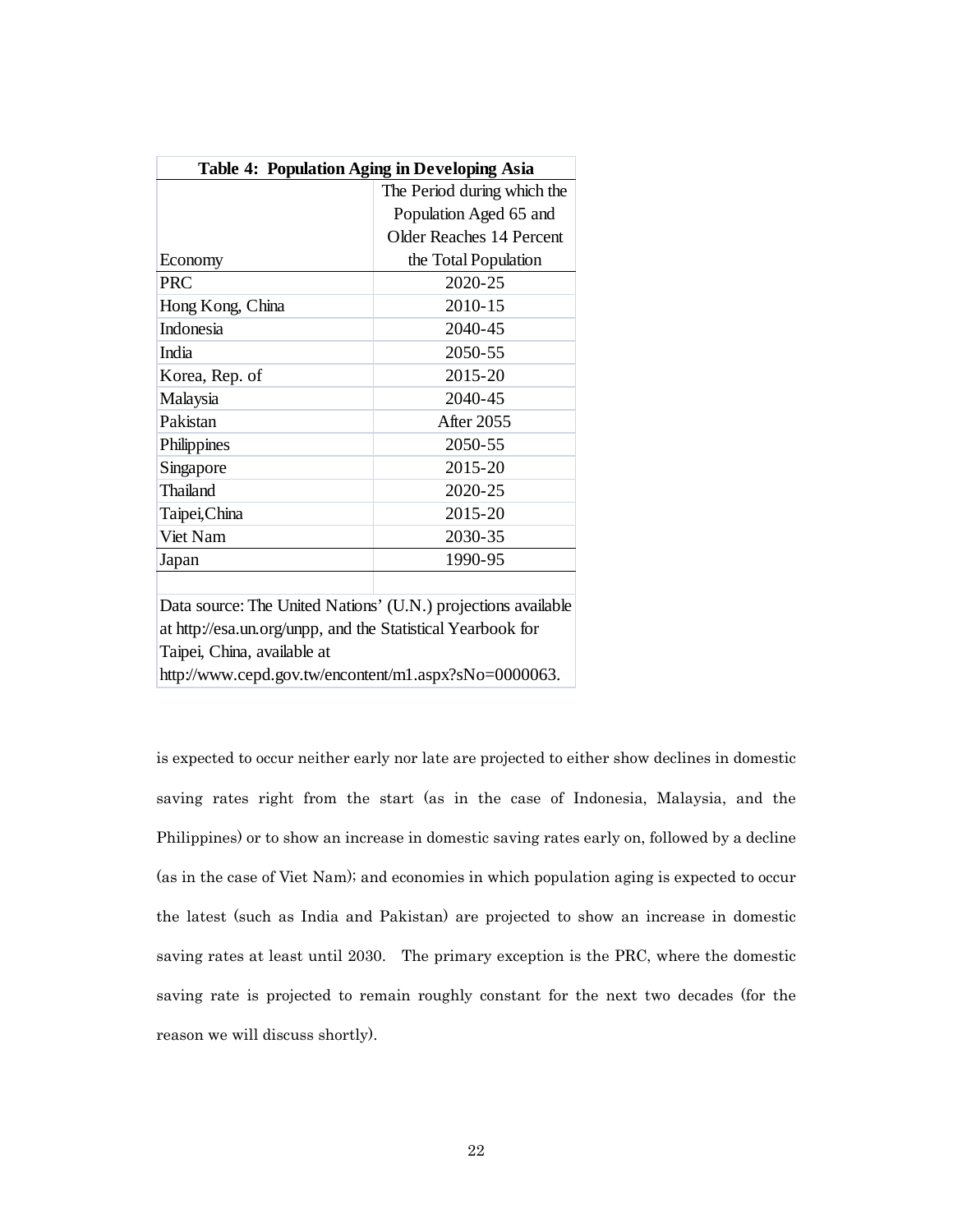The projected decline in domestic saving rates from the 2000s until the 2020s in the rapidly aging economies ranges from 5.4 percentage points (Korea) to 12.5 percentage points (Singapore), which is about the same or larger than what other already aging economies such as Japan have experienced over the last 20 years. In Japan, the domestic saving rate declined from its peak of 39% in the late 1980s to 33% in the early 2000s, during which time the aged dependency ratio rose from 16% to 29%. The more pronounced decline in developing Asia's domestic saving rate might be due to the fact that aging is expected to progress more rapidly.

Finally, we calculate the historical and projected domestic saving rates of developing Asia as a whole by weighting the domestic saving rates for each economy by its real GDP (see Table 3). According to the fixed effects model, the domestic saving rate in developing Asia as a whole is projected to remain roughly constant for the next two decades—averaging 26.3% during the 2011-2020 period and 27.2% during the 2021-2030 period, compared to an actual value of 29.4% and a fitted value of 27.4% during the 2001-2007 period.

The population of emerging Asia is projected to age rapidly over the next 20 years, with the aged dependency ratio expected to climb from 11 percent in 2001-2007 to 19 percent in 2021-2030. However, the domestic saving rate of developing Asia as a whole is expected to remain high despite the rapid aging of the population because of differences among economies in the timing of population aging and because the negative impact of population aging on the domestic saving rate will be largely offset by the positive impact of higher income (per capita GDP) levels on the domestic saving rate.1

l

<sup>1</sup> Projections based on the random effects model indicate that the domestic saving rate in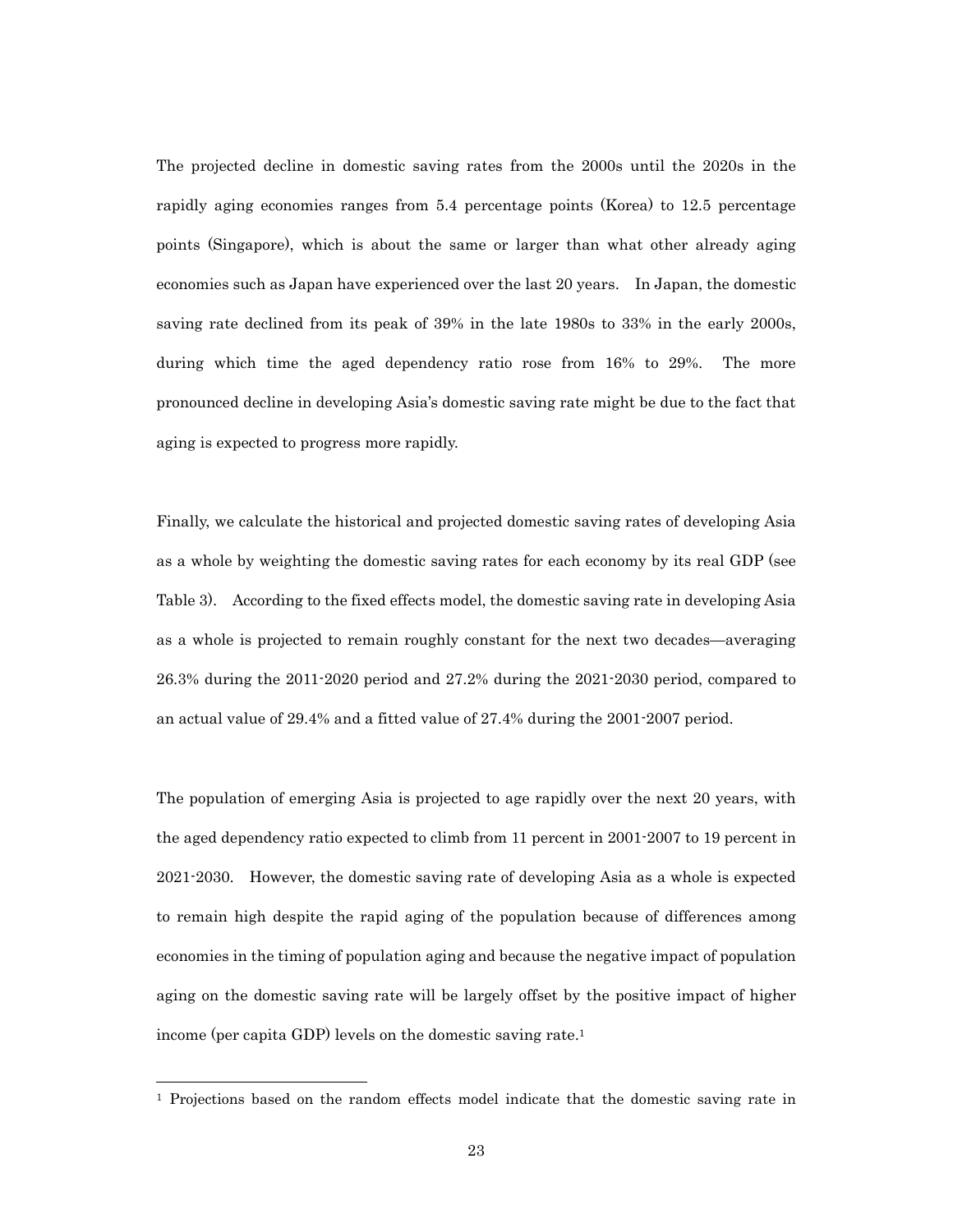To corroborate this contention, we analyze the determinants of future trends in domestic saving rates with the help of Table 5, which shows the contribution of each factor to the change in the domestic saving rate of each country from the 2001-2007 period to the 2011-2010 period and from the 2011-2010 period to the 2021-2030 period. These contributions were calculated by multiplying the estimated coefficients of each factor from the country fixed effects model with lags (model 7 in Table 2) by the projected change in the factor in question during the period in question. Note, however, that in the case of (per capita) GDP and CREDIT, the contribution shown represents the sum of the contribution of the variable itself and that of the square of the variable.

As can be seen from this table, the change (increase) in AGE will lower the domestic saving rate in every country in both time periods, the change (decrease) in DEP will raise the domestic saving rate in 21 out of 24 cases, the change (increase) in GDP will increase the domestic saving rate in every country in both time periods, and the change (increase) in CREDIT will increase the domestic saving rate in 15 out of 24 cases. Note, however, that the contributions of DEP and CREDIT are not precisely estimated because they are calculated based on statistically insignificant coefficients and that their contributions are very small (in absolute magnitude) in any case.

l

developing Asia as a whole will decline from 29.2% in 2001-07 to 26.6% in 2011-2020 and further to 23.5% in 2021-2030, contrary to the projections based on the country fixed effects model. However, as discussed earlier, the absolute magnitude of the coefficient of the aged dependency ratio seems unreasonably large in the estimation results based on the random effects model, and this is what is causing the domestic saving rate to show such a sharp decline. Thus, the projections based on the fixed effects model appear to be more credible than the results based on the random effects model.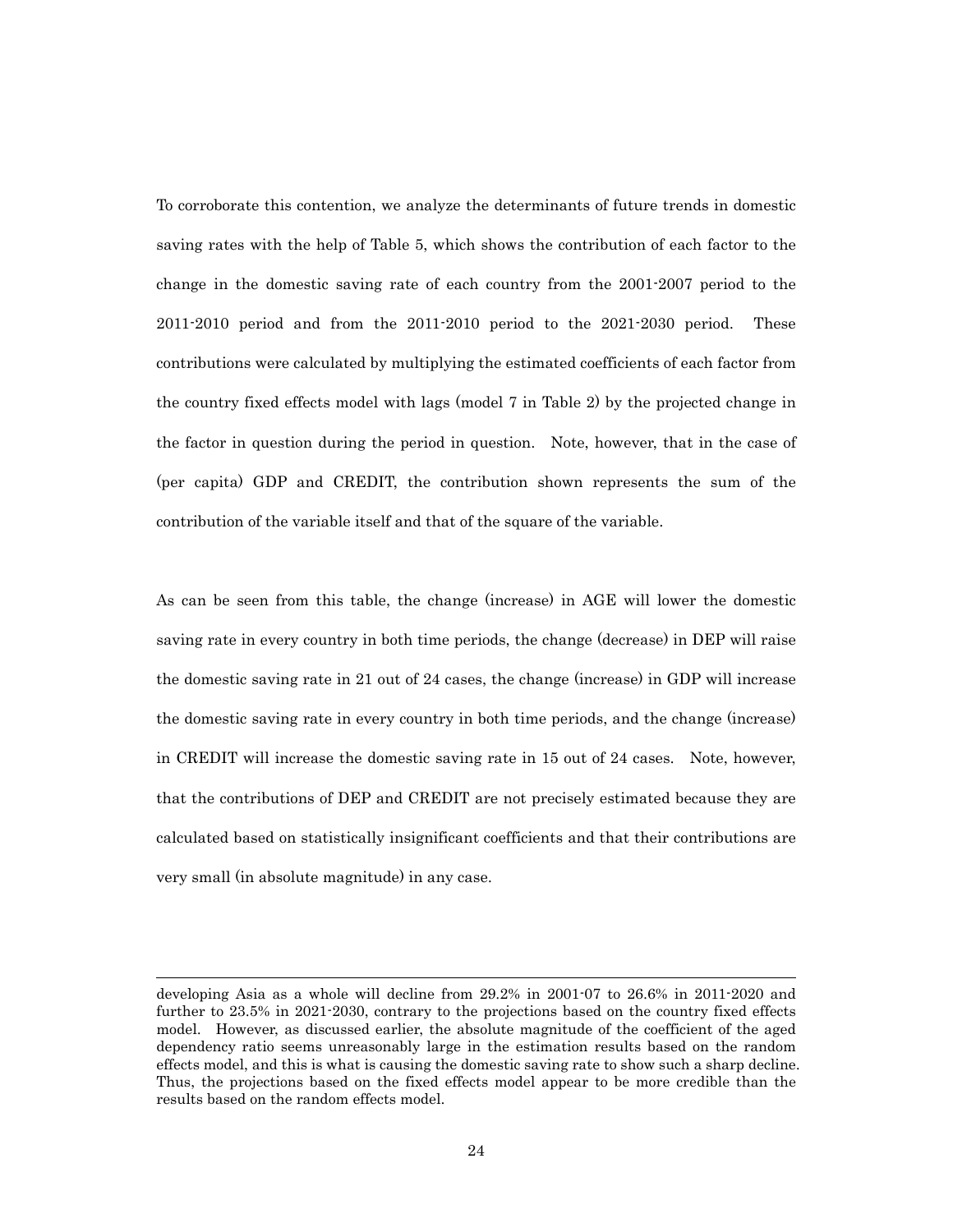| Rates in Developing Asia |             |          |         |            |               |          |  |  |  |  |
|--------------------------|-------------|----------|---------|------------|---------------|----------|--|--|--|--|
| Country                  | Time Period | AGE      | DEP     | GDP        | <b>CREDIT</b> | Total    |  |  |  |  |
| $\operatorname{PRC}$     | 2011-2020   | $-5.83$  | 0.11    | 4.31       | $-0.12$       | $-1.52$  |  |  |  |  |
| PRC                      | 2021-2030   | $-8.80$  | 0.02    | 10.36      | 0.00          | 1.58     |  |  |  |  |
| Hong Kong, China         | 2011-2020   | $-8.63$  | 0.09    | 2.53       | 0.58          | $-5.43$  |  |  |  |  |
| Hong Kong, China         | 2021-2030   | $-9.61$  | $-0.05$ | 5.36       | 0.00          | $-4.30$  |  |  |  |  |
| Indonesia                | 2011-2020   | $-2.69$  | 0.17    | $\rm 0.91$ | $-0.89$       | $-2.49$  |  |  |  |  |
| Indonesia                | 2021-2030   | $-5.26$  | 0.10    | $3.26\,$   | 1.11          | $-0.79$  |  |  |  |  |
| India                    | 2011-2020   | $-2.02$  | 0.23    | 1.66       | 0.51          | 0.38     |  |  |  |  |
| India                    | 2021-2030   | $-3.59$  | 0.13    | 3.99       | 0.46          | 0.98     |  |  |  |  |
| Korea                    | 2011-2020   | $-9.76$  | 0.15    | 2.94       | 0.18          | $-6.49$  |  |  |  |  |
| Korea                    | 2021-2030   | $-4.40$  | $-0.01$ | 6.38       | $-0.14$       | 1.84     |  |  |  |  |
| Malaysia                 | 2011-2020   | $-3.96$  | 0.20    | 2.32       | 0.53          | $-0.91$  |  |  |  |  |
| Malaysia                 | 2021-2030   | $-6.08$  | 0.11    | 4.49       | $-0.30$       | $-1.77$  |  |  |  |  |
| Pakistan                 | 2011-2020   | $-0.92$  | 0.23    | 0.97       | 0.06          | 0.35     |  |  |  |  |
| Pakistan                 | 2021-2030   | $-1.63$  | 0.16    | 3.58       | 0.92          | 3.04     |  |  |  |  |
| Philippines              | 2011-2020   | $-2.51$  | 0.22    | 0.88       | $-0.58$       | $-2.00$  |  |  |  |  |
| Philippines              | 2021-2030   | $-3.58$  | 0.12    | 1.86       | 0.51          | $-1.09$  |  |  |  |  |
| Singapore                | 2011-2020   | $-14.06$ | 0.20    | 2.16       | $-0.02$       | $-11.72$ |  |  |  |  |
| Singapore                | 2021-2030   | $-10.70$ | $-0.06$ | 4.33       | $-0.16$       | $-6.59$  |  |  |  |  |
| Thailand                 | 2011-2020   | $-5.23$  | 0.08    | 1.54       | 0.89          | $-2.72$  |  |  |  |  |
| Thailand                 | 2021-2030   | $-9.59$  | 0.02    | 4.53       | $-0.02$       | $-5.06$  |  |  |  |  |
| Taipei, China            | 2011-2020   | $-6.44$  | 0.16    | 2.73       | $-0.86$       | $-4.42$  |  |  |  |  |
| Taipei,China             | 2021-2030   | $-9.16$  | 0.01    | 4.13       | 0.00          | $-5.02$  |  |  |  |  |
| Viet Nam                 | 2011-2020   | $-0.99$  | 0.28    | 1.93       | 1.21          | 2.43     |  |  |  |  |
| Viet Nam                 | 2021-2030   | $-8.04$  | 0.04    | 4.25       | 0.00          | $-3.74$  |  |  |  |  |
|                          |             |          |         |            |               |          |  |  |  |  |

|  |  |  |  |                          |  | Table 5: The Contribution of Each Factor to Future Trends in Real Domestic Saving |  |
|--|--|--|--|--------------------------|--|-----------------------------------------------------------------------------------|--|
|  |  |  |  | Rates in Developing Asia |  |                                                                                   |  |

Note: Refer to the main text for variable definitions and a description of the calculation method.

The variables making by far the largest contributions (in absolute magnitude) to future trends in the domestic saving rate are AGE and GDP, with AGE making the largest contribution (in absolute magnitude) in 18 out of 24 cases and GDP making the largest contribution (in absolute magnitude) in 6 out of 24 cases. This corroborates my earlier contention that the downward pressure on the domestic saving rate caused by the increase in AGE will be largely offset by the upward pressure on the domestic saving rate caused by the increase in GDP. The impact of AGE will dominate in 10 economies in 2011-2020 and in 8 economies in 2021-2030, causing their domestic saving rates to decrease, on balance, whereas the impact of GDP will dominate in 2 economies in 2011-2020, in 4 economies in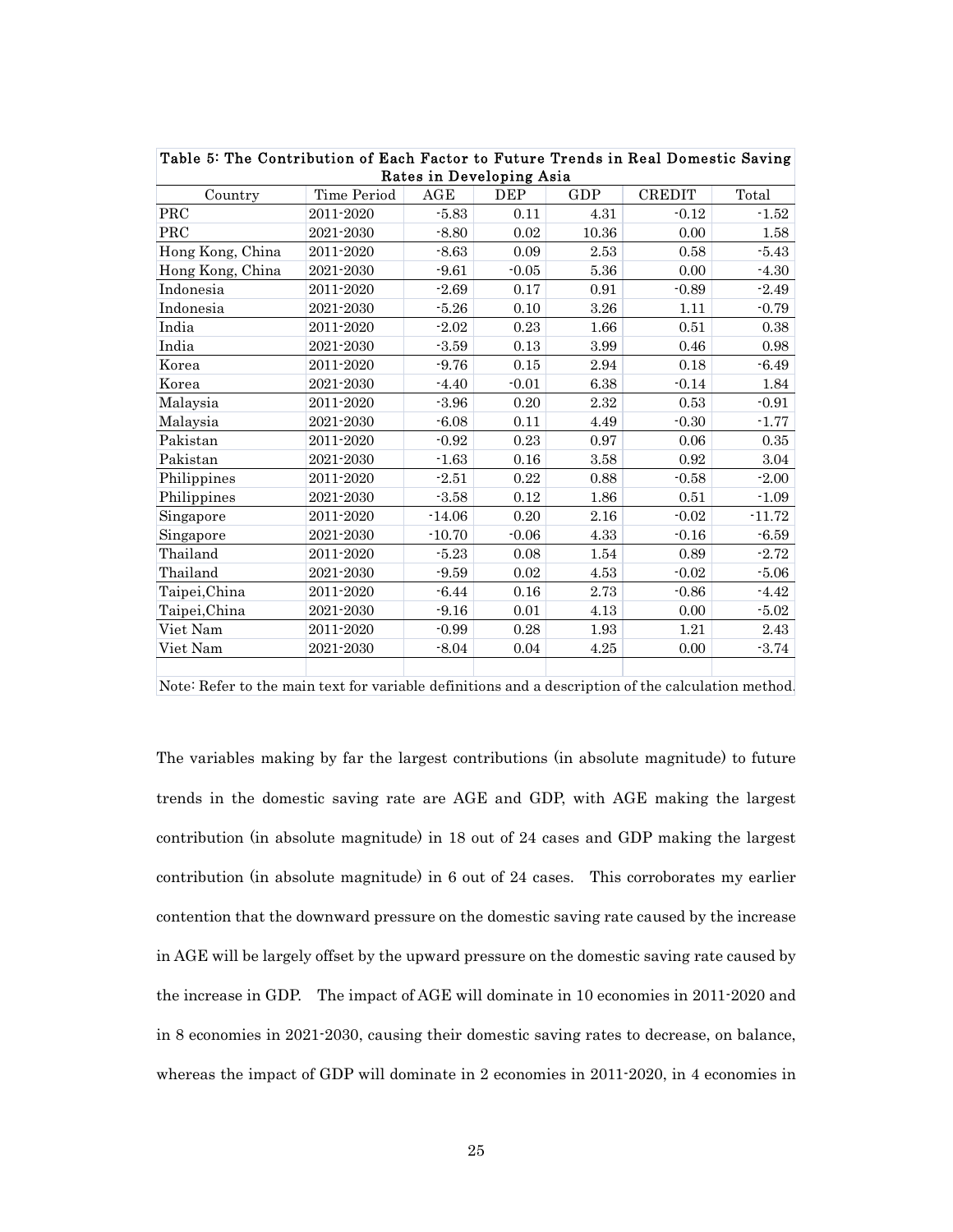2021-2030, and in developing Asia as a whole, causing their domestic saving rates to increase, on balance.

Our results shed light on why the domestic saving rate of the PRC is projected to remain more or less unchanged during the next two decades. The reason is that the substantial downward pressure thereon caused by the rapid aging of her population will be roughly offset by the substantial upward pressure thereon caused by higher income (per capita GDP) levels.

The trajectory of the domestic saving rate in developing Asia as a whole appears to be heavily influenced by trends in the PRC, which will account for more than 50% of regional GDP in the next two decades. Thus, any developments in the PRC that affect its domestic saving rate (such as the worsening of its fiscal balance, increases in expenditures on social services and pensions, and/or changes in the speed of population aging) have important ramifications for future trends in saving rates in developing Asia as a whole.

#### 6. Summary and Conclusions

In this paper, we presented data on trends over time in domestic saving rates in twelve economies in developing Asia during the 1966-2007 period, conducted an econometric analysis of the determinants of those trends, and projected trends in domestic saving rates in these same economies during the next twenty years (2011-2030 period) based on our estimation results. We found that domestic saving rates in developing Asia have, in general, been high and rising but that there have been substantial differences from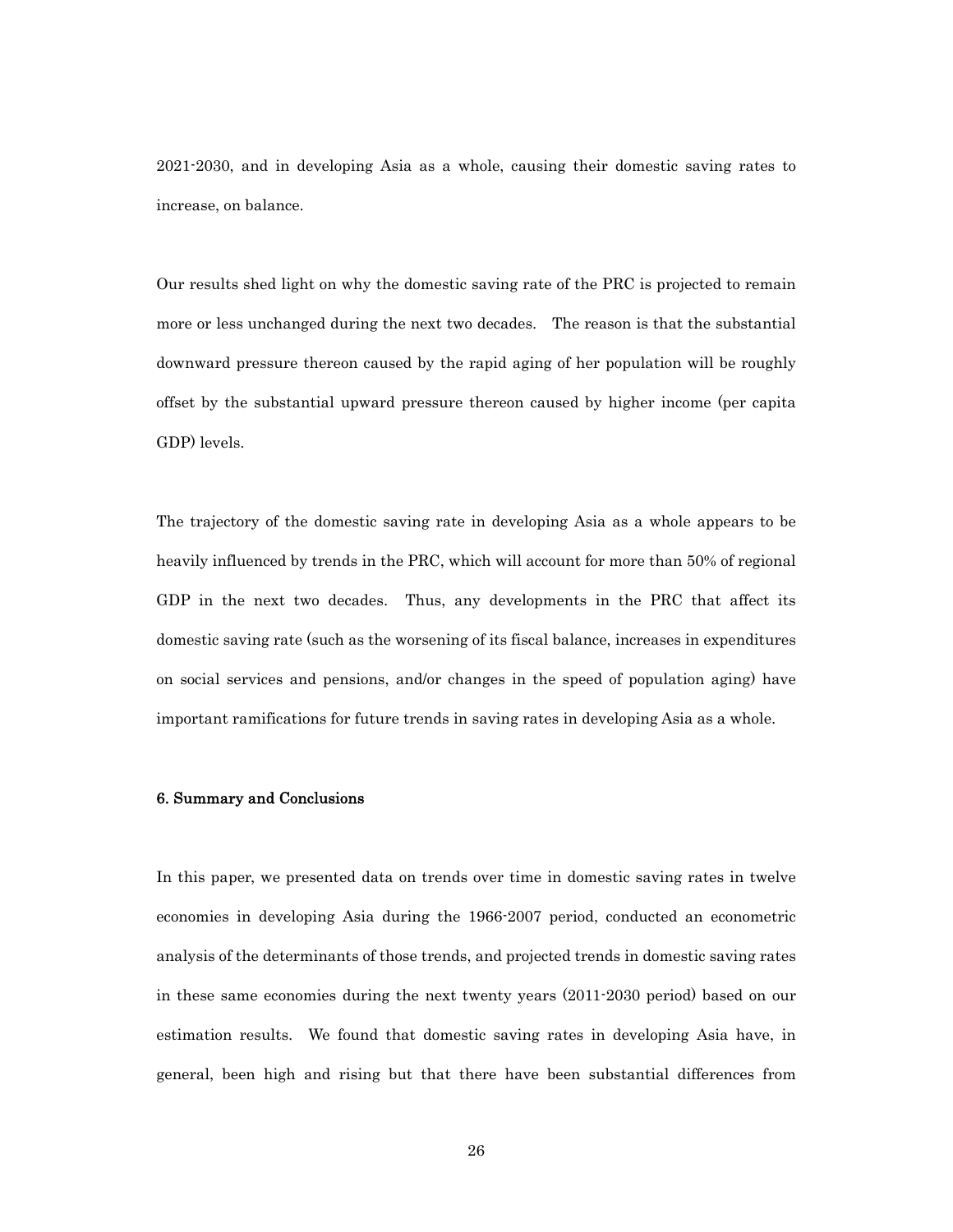economy to economy, that the main determinants of the domestic saving rate in developing Asia during the 1960-2007 period appear to have been the age structure of the population (especially the aged dependency ratio), income levels, and the level of financial sector development, and moreover, that the direction of impact of each factor has been more or less as expected. We also found that the domestic saving rate in developing Asia as a whole will remain roughly constant during the next two decades because the negative impact of population aging thereon will be roughly offset by the positive impact of higher income levels thereon but that there will be substantial variation from economy to economy, with the rapidly aging economies showing a sharp downturn in their domestic saving rates by 2030, because the negative impact of population aging thereon will dominate the positive impact of higher income levels thereon, and the less rapidly aging economies showing rising domestic saving rates, at least until 2020, because the positive impact of higher income levels thereon will dominate the negative impact of population aging thereon.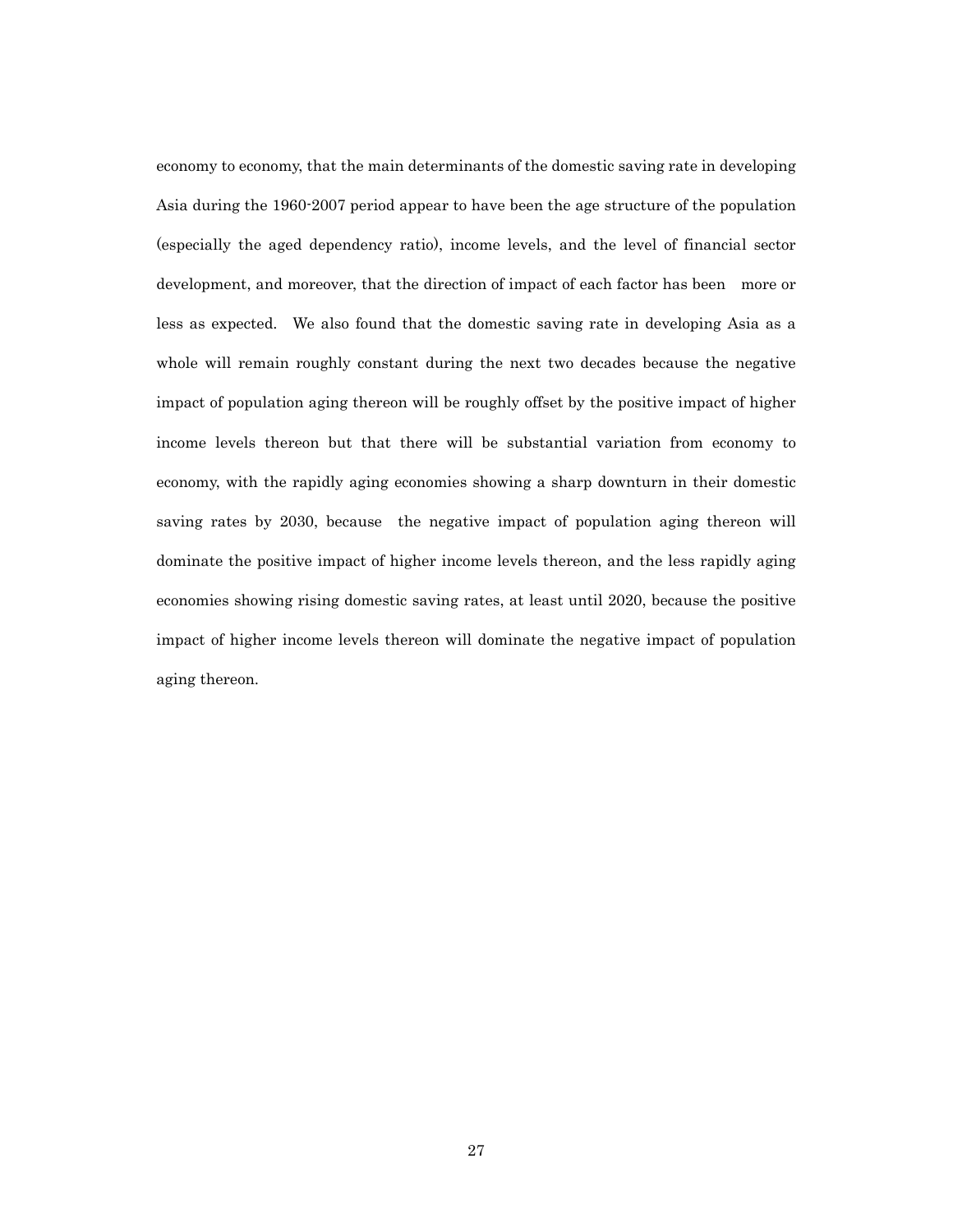#### References

Aghion, Philippe; Comin, Diego; Howitt, Peter; and Tecu, Isabel (2009), "When Does Domestic Saving Matter for Economic Growth?" mimeo. (Harvard University).

Apergis, Nicholas, and Tsoumas, Chris (2009), "A Survey of the Feldstein-Horioka Puzzle: What Has Been Done and Where We Stand," Research in Economics, vol. 63, no. 2 (June), pp. 64-76.

Asian Development Bank (2009), "Rebalancing Asia's Growth," in Asian Development Bank ed., Asian Development Outlook 2009 (Manila, Asian Development Bank).

Bailliu, J., and Reisen, H. (1998), "Do Funded Pensions Contribute to Higher Savings? A Cross-Country Analysis," OECD Development Centre manuscript, Paris.

Beck, Thortsen and Demirgüç-Kunt, Asli (2009), "Financial Institutions and Markets Across Countries and over Time: Data and Analysis," World Bank Policy Research Working Paper No. 4943 (May), The World Bank, Washington, D.C.

Bernanke, Ben (2005), "The Global Saving Glut and the U.S. Current Account Deficit," Remarks made at the Sandridge Lecture, Virginia Association of Economics, Richmond, Virginia. Available at http://www.federalreserve.gov/boarddocs/speeches/2005/200503102/.

Bosworth, Barry, and Chodorow-Reich, Gabriel (2007), "Saving and Demographic Change: The Global Dimension," CRR WP 2007-02, Center for Retirement Research, Boston College, Boston, MA

CEIC data manager, WEB. New York, N.Y.

Chinn, Menzie D., and Ito, Hiro (2007), "Current Account Imbalances, Financial Development and Institutions: Assaying the World 'Saving Glut,' " Journal of International Money and Finance, vol. 26, no. 4 (June), pp. 546-569.

Chinn, Menzie D., and Ito, Hiro (2008), "Global Current Account Imbalances: American Fiscal Policy versus East Asian Savings," Review of International Economies, vol. 16, no. 3 (August), pp. 479-498.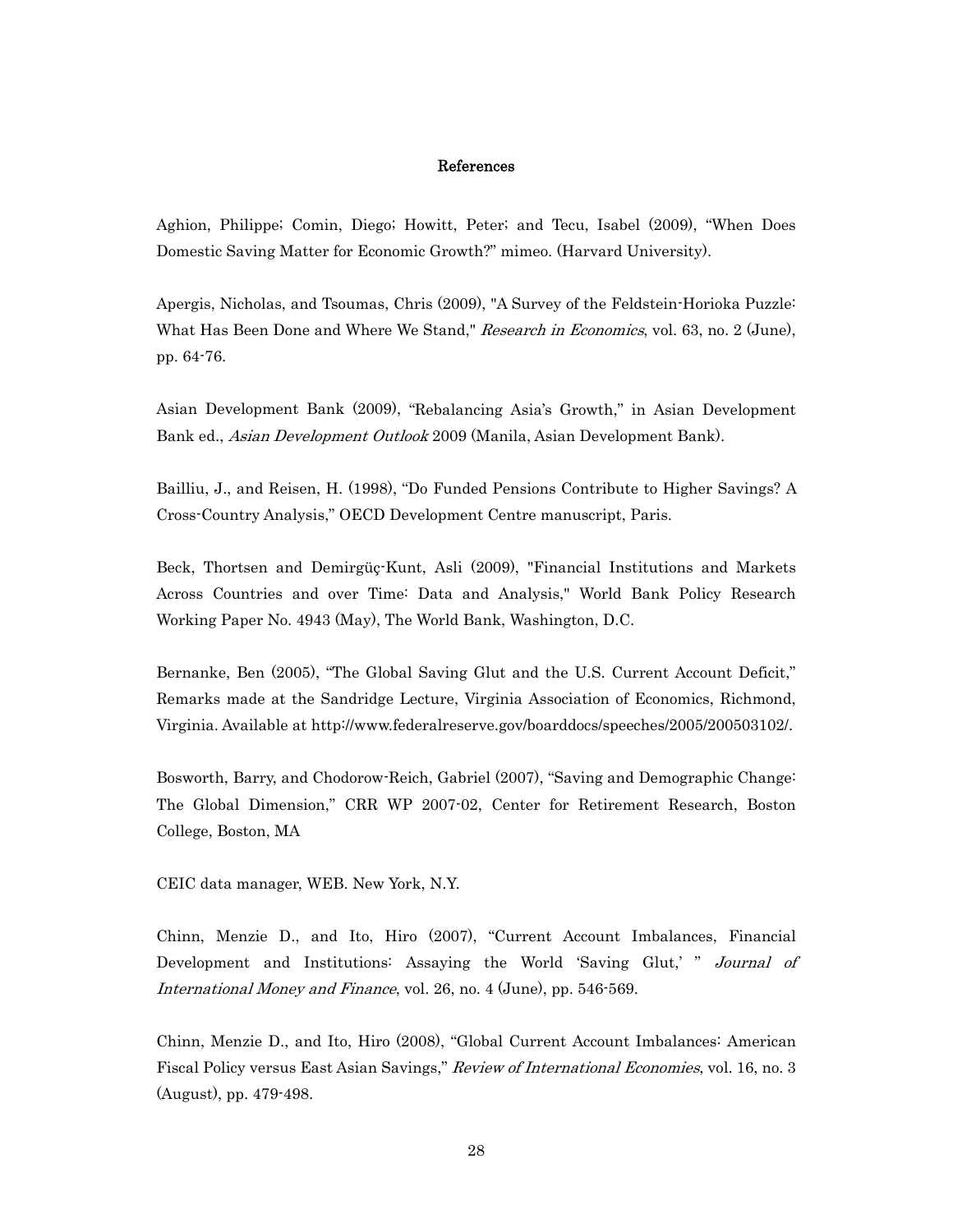Chinn, Menzie D., and Prasad, Eswar S. (2003), "Medium-term Determinants of Current Account in Industrial and Developing Countries: An Empirical Exploration," Journal of International Economics, vol. 59, no. 1, pp. 47-76.

Dayal-Ghulati, A., and Thimann, C. (1997), "Saving in Southeast Asia and Latin America Compared: Searching for Policy Lessons," IMF Working Paper WP/97/110, International Monetary Fund, Washington, D.C.

Edwards, Sebastian (1996), "Why Are Latin America's Savings Rates So Low? An International Comparative Analysis," Journal of Development Economics, vol. 51, no. 1, pp. 5-44.

Feldstein, Martin (1977). "Social Security and Private Savings: International Evidence in an Extended Life Cycle Model," in Martin Feldstein and Robert Inman, eds., The Economics of Public Services (An International Economic Association Conference Volume).

Feldstein, Martin (1980), "International Differences in Social Security and Saving," Journal of Public Economics, vol. 14, no. 2 (October), pp 225-244.

Feldstein, Martin S., and Horioka, Charles Y. (1980), "Domestic Saving and International Capital Flows," Economic Journal, vol. 90, no. 358 (June), pp. 314-329.

Heston, Alan; Summers, Robert; and Aten, Bettina (2009), Penn World Table Version 6.3, Center for International Comparisons of Production, Income and Prices at the University of Pennsylvania, August 2009.

Higgins, M. (1998), "Demography, National Savings, and International Capital Flows," International Economic Review, vol. 39, no. 2 (May), pp. 343-369.

Horioka, Charles Yuji (1989), "Why Is Japan's Private Saving Rate So High?" in Ryuzo Sato and Takashi Negishi, eds., Developments in Japanese Economics (Tokyo: Academic Press/Harcourt Brace Jovanovich, Publishers), pp. 145-178.

Horioka, Charles Yuji (1992), "Future Trends in Japan's Saving Rate and the Implications Thereof for Japan's External Imbalance," Japan and the World Economy, vol. 3, no. 4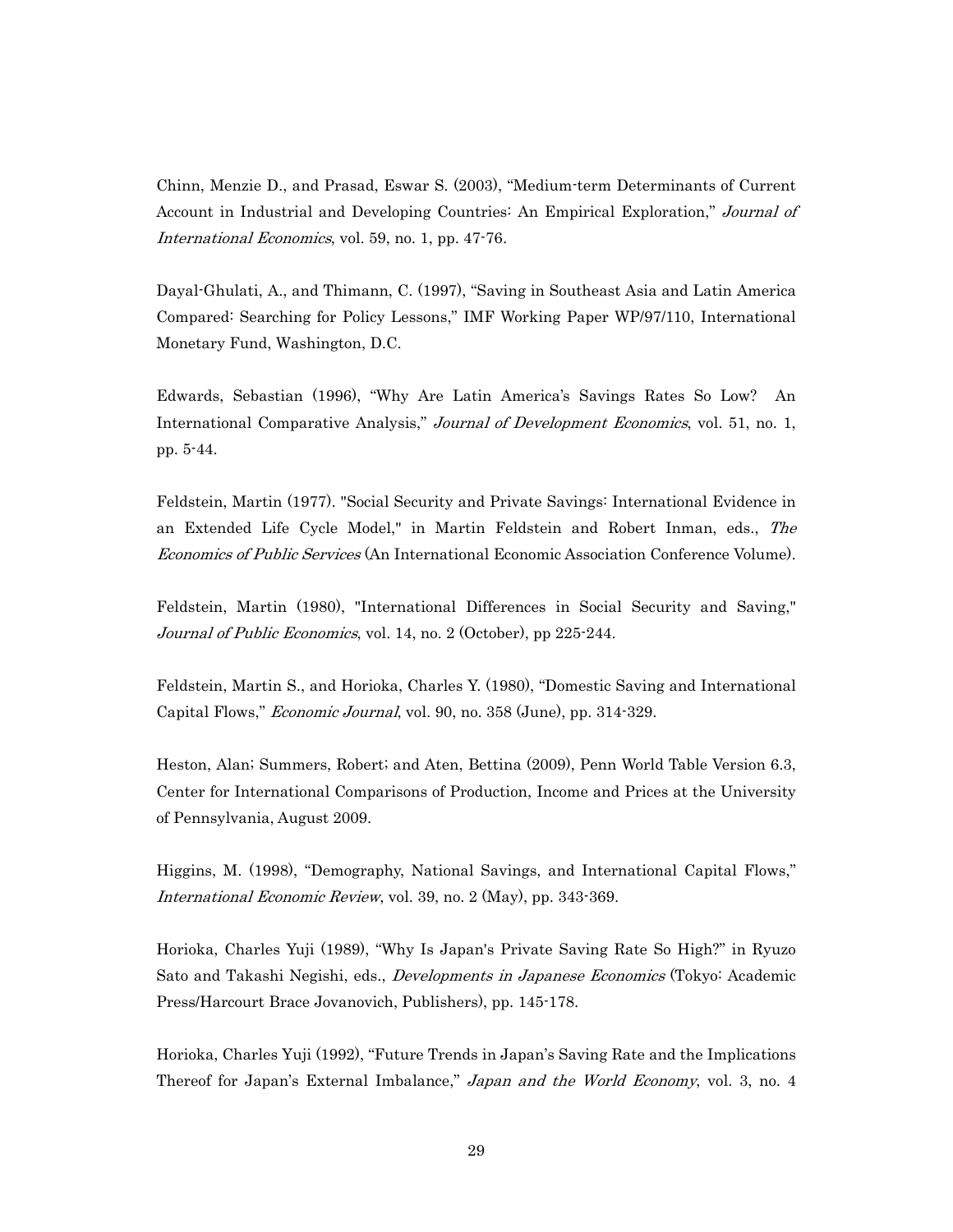(April), pp. 307-330.

Horioka, Charles Yuji, and Terada-Hagiwara, Akiko (2011), "Relationship between Saving and Investment in Developing Asia," mimeo., Asian Development Bank, Manila, The Philippines.

Horioka, Charles Yuji, and Yin, Ting (2010), "Household Saving Rates and Social Benefit Ratios: Country Comparisons," in Masahiro Kawai and Gloria O. Pasadilla, eds., Effects of Social Policy on Domestic Demand: Annual Conference 2009 (Tokyo, Japan: Asian Development Bank Institute (ADBI)), pp. 63-75.

Hung, Juann H. and Qian, Rong (2010), "Why Is China's Saving Rate So High? A Comparative Study of Cross-Country Panel Data," Working Paper Series 2010-07, Congressional Budget Office, Washington, D.C.

International Monetary Fund (2005), "Global Imbalances: A Saving and Investment Perspective," in International Monetary Fund, ed., World Economic Outlook 2005 (Washington, D.C.: International Monetary Fund).

International Monetary Fund (2009), "Corporate Savings and Rebalancing in Asia" in International Monetary Fund, ed., World Economic and Financial Surveys, Regional Economic Outlook, Asia and Pacific 2009 (Washington, D.C.: International Monetary Fund).

International Monetary Fund. International Financial Statistics. Washington, DC: International Monetary Fund. Various issues.

Ito, Hiro, and Chinn, Menzie (2009), "East Asia and Global Imbalances: Saving, Investment, and Financial Development," in Takatoshi Ito and Andrew K. Rose, eds., Financial Sector Development in the Pacific Rim (East Asian Seminar on Economics, National Bureau of Economic Research conference volume, vol. 18 (Chicago: University of Chicago Press), pp. 117-150.

James, William E.; Naya, Seiji; and Meier, Gerald M. (1989), "Domestic Savings and Financial Development," in Asian Development, Economic Success and Policy Lessons (Madison, Wisconsin: The University of Wisconsin Press, Ltd.).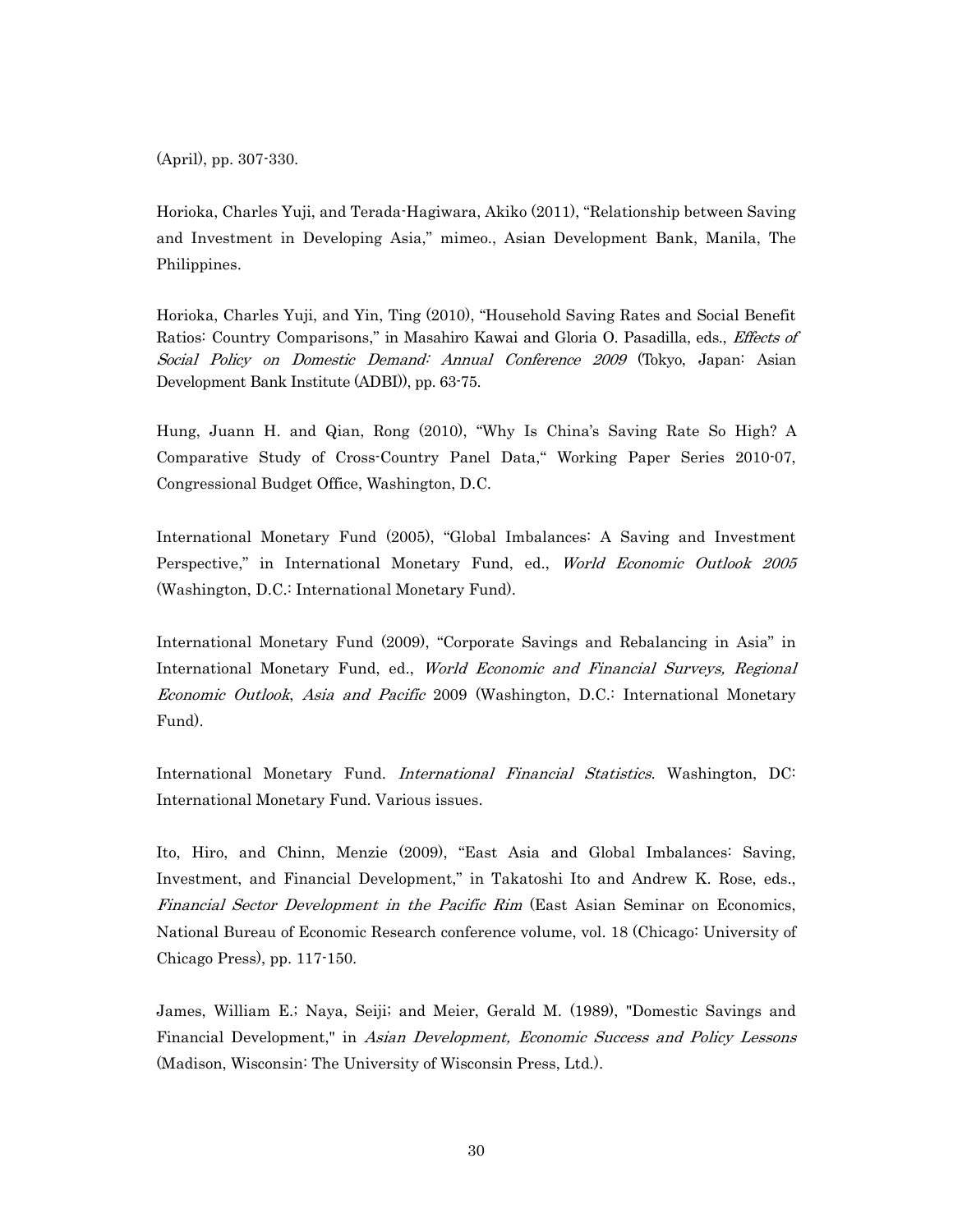Jha, Shikha; Prasad, Eswar; and Terada-Hagiwara, Akiko (2009), "Saving in Asia: Issues for Rebalancing Growth," ADB Economics Working Paper Series no. 162, Asian Development Bank, Manila, Philippines.

Kim, Soyoung, and Lee, Jong-Wha (2008), "Demographic Changes, Saving, and Current Account: An Analysis based on a Panel VAR Model," Japan and the World Economy, vol. 20, no. 2 (March), pp. 236-256.

King, Robert and Levine, Ross (1993), "Finance, Entrepreneurship and Growth: Theory and Evidence," Journal of Monetary Economics, vol. 32, issue 3 (December), pp 513-542.

Lee, Jong-Wha, and Hong, Kiseok (2010), "Economic Growth in Asia: Determinants and Prospects," forthcoming in ADB Economics Working Paper Series no. 220, Asian Development Bank, Manila, Philippines (September).

Loayza, Norman; Schmidt-Hebbel, Klaus; and Serven, Luis (2000), "What Drives Private Saving across the World?" Review of Economics and Statistics, vol. 82, no. 2 (May), pp. 165-181.

Luhrman, M (2003), "Demographic Change, Foresight and International Capital Flows," MEA Discussion Paper Series 03038, Mannheim Institute of the Economics of Aging, University of Mannheim, Germany.

Modigliani, Franco (1970), "The Life-cycle Hypothesis and Intercountry Differences in the Saving Ratio," in W. A. Eltis, M. FG. Scott, and J. N. Wolfe, eds., Induction, Growth, and Trade: Essays in Honour of Sir Roy Harrod (Oxford: Oxford University Press). pp. 197–225.

Modigliani, Franco, and Sterling, Arlie (1983), "Determinants of Private Saving with Special Reference to the Role of Social Security: Cross Country Tests," in Franco Modigliani and Richard Hemming, eds., The Determinants of National Saving and Wealth (Proceedings of a Conference held by the International Economic Association at Bergamo, Italy) (London: Macmillan).

Ogaki, Masao; Ostry, Jonathan D.; and Reinhart, Carmen M. (1996), "Saving Behavior in Low- and Middle-Income Developing Countries: A Comparison," *International Monetary* Fund Staff Papers, vol. 43, no. 1 (March), pp. 38-71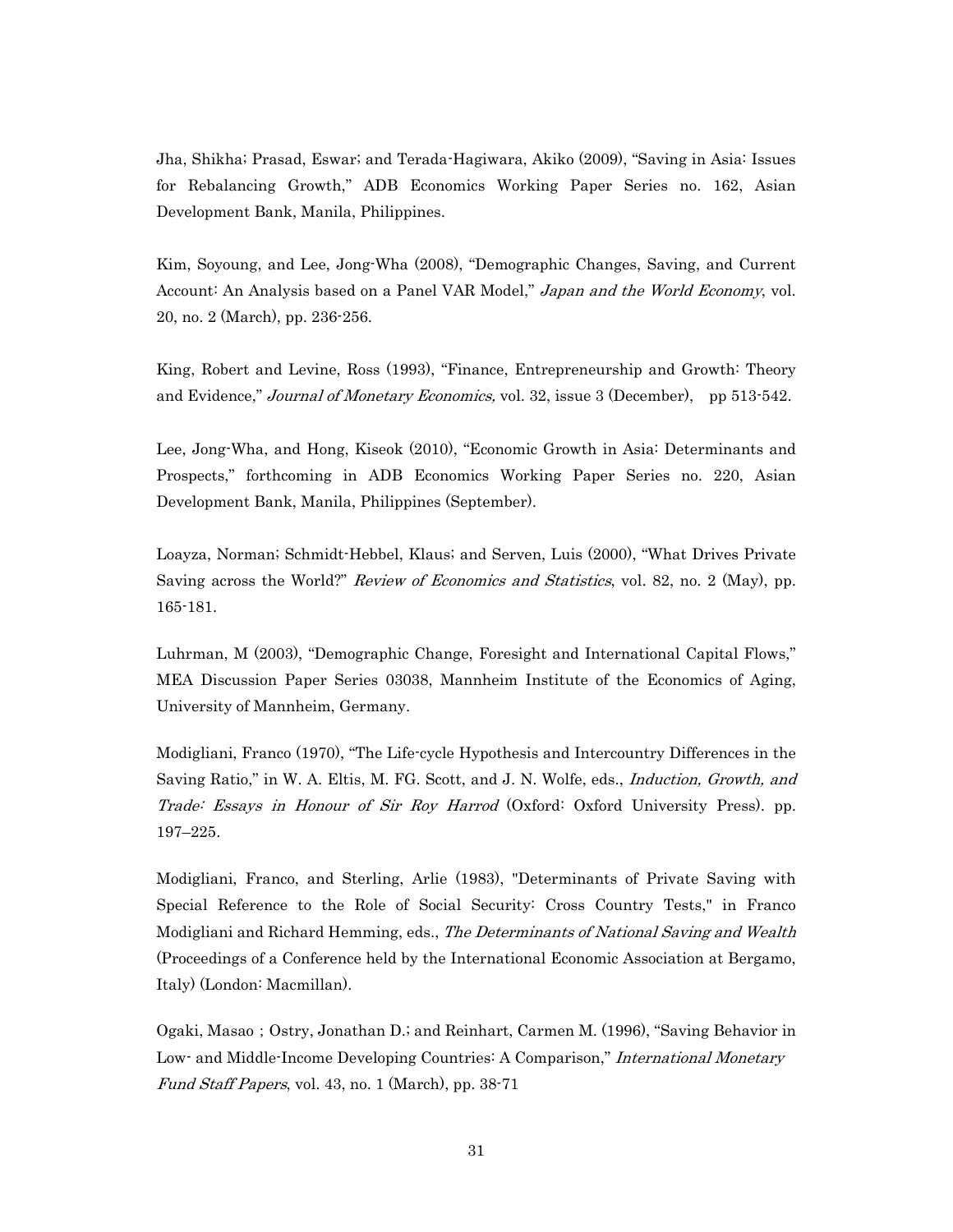Park, Donghyun, and Shin, Kwanho (2009), "Saving, Investment, and Current Account Surplus in Developing Asia," ADB Economics Working Paper Series no. 158, Asian Development Bank, Manila, Philippines (April).

Shioji, Etsuro, and Vu, Tuan Khai (2011), "Physical Capital Accumulation in Asia-12: Past Trends and Future Projections," ADB Economics Working Paper series no. 240, Asian Development Bank, Manila, Philippines.

Terada-Hagiwara, Akiko (2009), "Explaining Filipino Households' Declining Saving Rate," ADB Economics Working Paper Series no. 178, Asian Development Bank, Manila, Philippines (November).

Wang, Pengfei; Xu, Lifang; and Xu, Zhiwei (2011), "Financial Development and Aggregate Saving Rates: A Hump-Shaped Relationship," mimeo., Hong Kong University of Science and Technology, Hong Kong (October).

Wei, Shang-Jin, and Zhang, Xiaobo (2009), "The Competitive Saving Motive: Evidence from Rising Sex Ratios and Savings Rates in China," NBER Working Paper No. 15093 (September), National Bureau of Economic Research, Inc., Cambridge, Massachusetts.

World Bank. World Development Indicators. Washington, D.C.: World Bank. Various issues.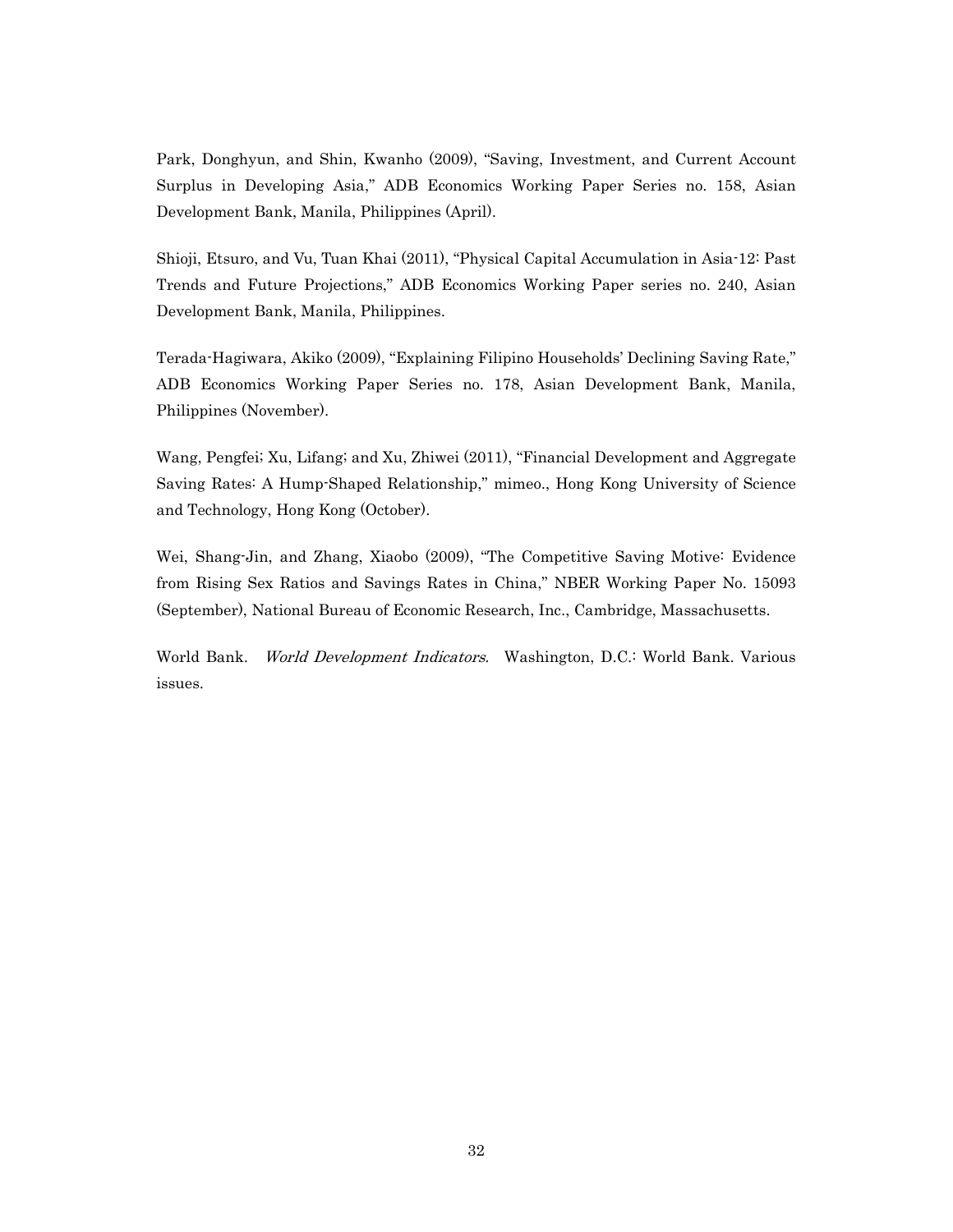| Variable            | Var. name     | Data source                              | <b>Notes</b>                    |  |  |
|---------------------|---------------|------------------------------------------|---------------------------------|--|--|
| Real domestic       | SR            | Computed as 100 · kg · kc.               | kg is the government share of   |  |  |
| saving rate         |               | Heston, et al. (2009), Penn              | real per capita GDP, and kc     |  |  |
|                     |               | World Table (PWT), version 6.3           | is the consumption share of     |  |  |
|                     |               | 1/                                       | real per capita GDP. Both       |  |  |
|                     |               |                                          | from PWT.                       |  |  |
| Aged dependency     | AGE           | "SP.POP.DPND.OL" from                    | Ratio of the population aged    |  |  |
| ratio               |               | World Development Indicators             | 65 or older to the population   |  |  |
|                     |               | (WDI) of the World Bank 2/ and           | aged 15-64                      |  |  |
|                     |               | the Statistical Yearbook for             |                                 |  |  |
|                     |               | Taipei, China 3/                         |                                 |  |  |
| Youth dependency    | <b>DEP</b>    | "SP.POP.DPND.YG" from WDI                | Ratio of the population aged    |  |  |
| ratio               |               | and the Statistical Yearbook for         | 0-14 to the population aged     |  |  |
|                     |               | Taipei, China                            | $15 - 64$                       |  |  |
| Real per capita     | <b>LNGDP</b>  | "rgdpch" from Penn World                 | Real per capita GDP (2005       |  |  |
| GDP                 |               | Table, version 6.3                       | constant prices: Laspeyres)     |  |  |
| Real per capita     | <b>CHGDP</b>  | "grgdpch" from Penn World                | Growth rate of real per capita  |  |  |
| GDP growth rate     |               | Table, version 6.3                       | GDP (chain series) (rgdpch)     |  |  |
| Private credit from | <b>CREDIT</b> | "pcrdbofgdp" from Beck and               |                                 |  |  |
| deposit money       |               | Demirguc Kunt (2009) and line            |                                 |  |  |
| banks and other     |               | 32D from International                   |                                 |  |  |
| financial           |               | <i>Financial Statistics</i> (IFS) of the |                                 |  |  |
| institutions (% of  |               | <b>International Monetary Fund</b>       |                                 |  |  |
| GDP)                |               | for the PRC                              |                                 |  |  |
| Nominal interest    | <b>INT</b>    | IFS, and www.cbc.gov.tw                  | Used data on the deposit rate   |  |  |
| rate                |               | (Taipei, China's central bank's          | (line 60L of IFS) except for    |  |  |
|                     |               | website) for Taipei, China. 8/           | India, Pakistan, and the        |  |  |
|                     |               |                                          | Republic of Korea, for which    |  |  |
|                     |               |                                          | we used the discount rate       |  |  |
|                     |               |                                          | (line 60 of IFS)                |  |  |
| Inflation rate      | <b>INFL</b>   | "NY.GDP.DEFL.KD.ZG" from                 | Used the rate of change of the  |  |  |
|                     |               | WDI                                      | GDP deflator                    |  |  |
| Real interest rate  | <b>RINT</b>   | IFS, WDI, and www.cbc.gov.tw             | Computed as $\ln$ ((1+INT/100)/ |  |  |
|                     |               |                                          | $(1+INFL/100))$                 |  |  |

# Appendix Table 1: Variable Definitions and Data Sources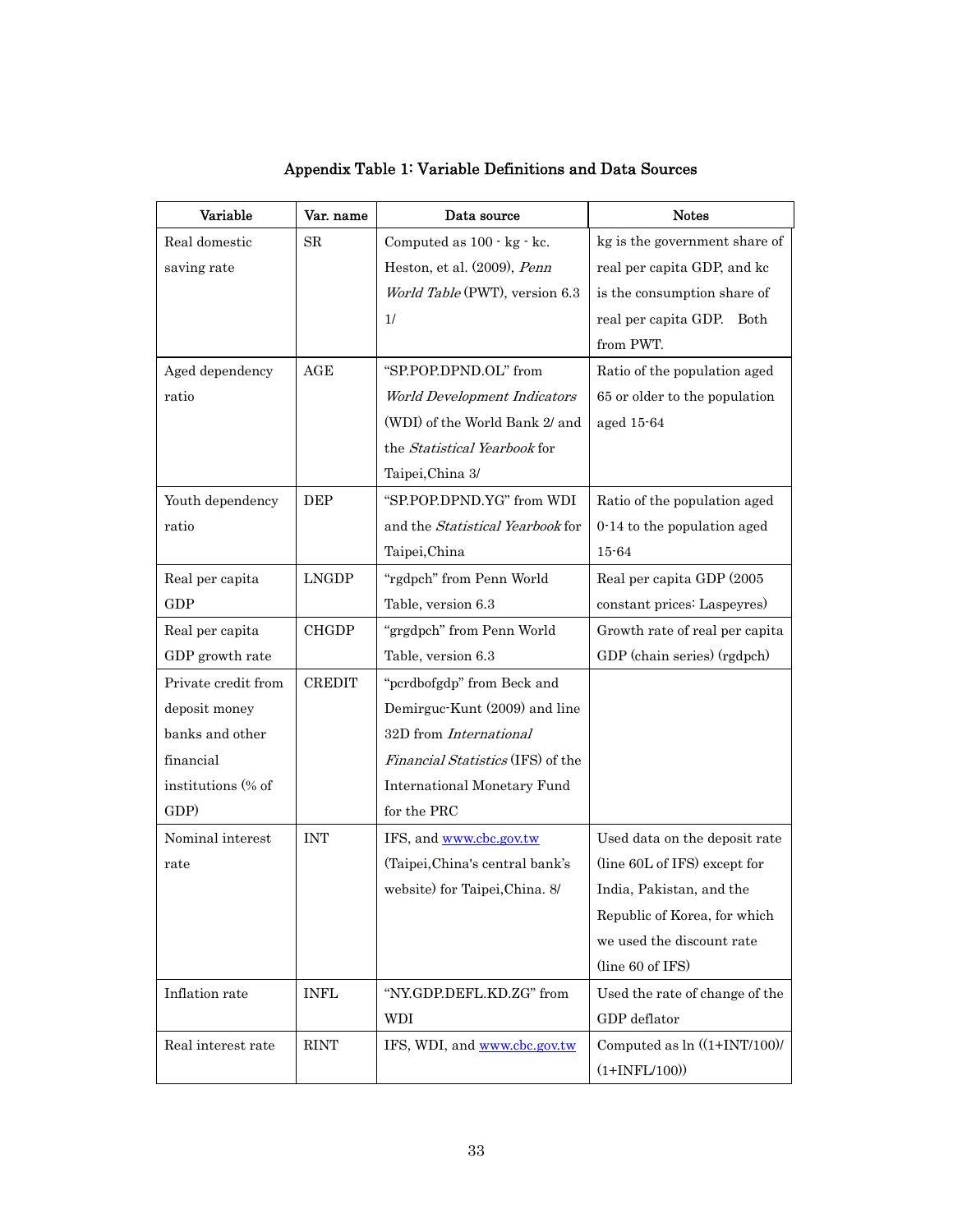### Appendix Table 1 (continued)

Notes:

- 1/ Available at http://pwt.econ.upenn.edu/php\_site/pwt\_index.php
- 2/ Available at http://devdata.worldbank.org/dataonline/
- 3/ Available at http://www.cepd.gov.tw/encontent/m1.aspx?sNo=0000063
- 4/ Available at http://www.dbm.gov.ph/index.php?id=32&pid=9
- 5/ Available at http://www.adb.org/Statistics/ki.asp
- 6/ Available at http://www.bot.or.th
- 7/ Available at http://www.bnm.gov.my
- 8/ Available at http://www.cbc.gov.tw/ct.asp?xItem=30010&CtNode=517&mp=2